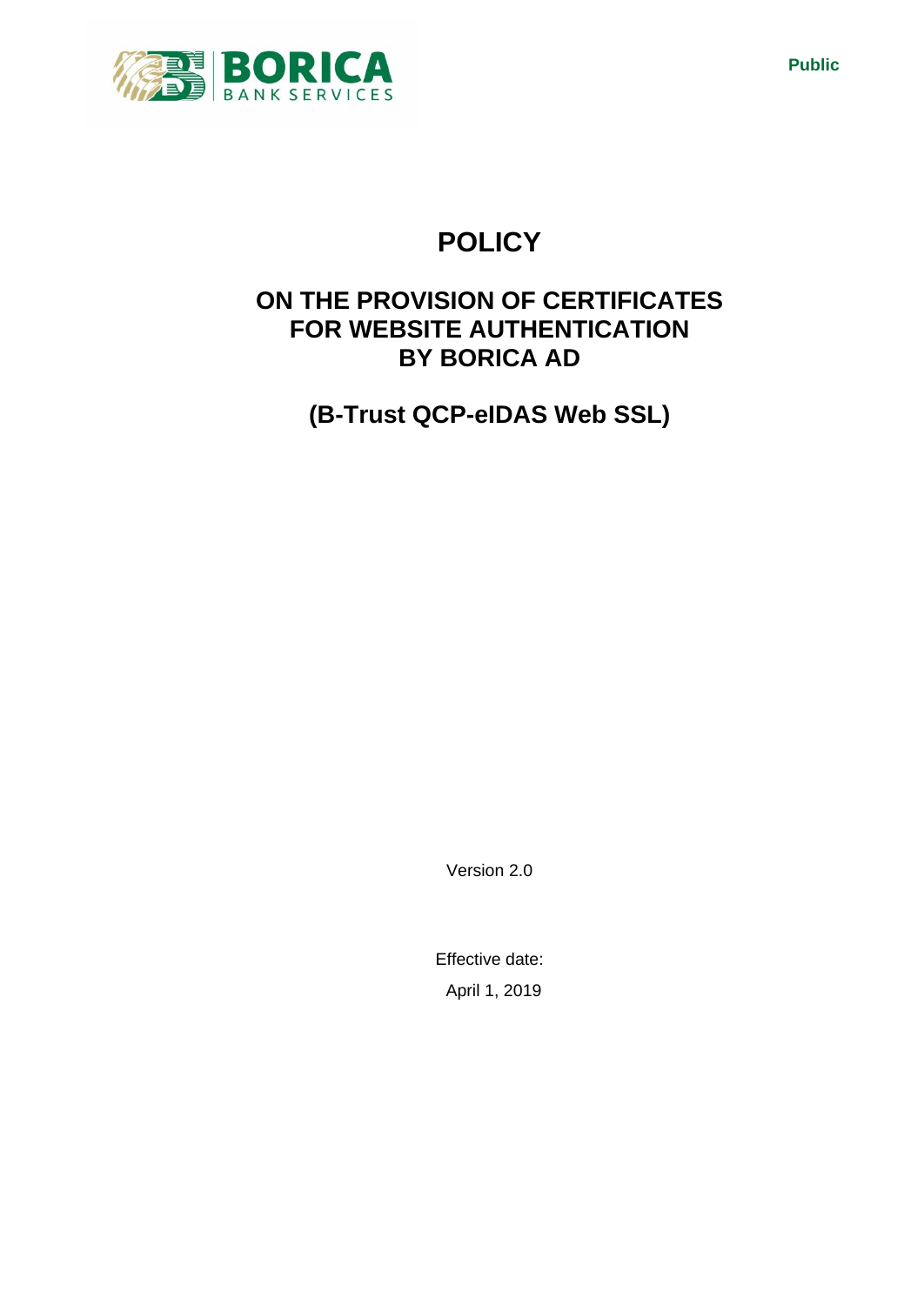| <b>Document history</b> |                        |             |               |                            |    |     |
|-------------------------|------------------------|-------------|---------------|----------------------------|----|-----|
| <b>Version</b>          | Author (s)             | <b>Date</b> | <b>Status</b> | <b>Comment</b>             |    |     |
| 1.0                     | <b>Dimitar Nikolov</b> | 25.05.2018  | Approved      | Initial release            |    |     |
| 2.0                     | Dimitar Nikolov        | 25.05.2018  | Approved      | Amendments                 | to | the |
|                         |                        |             |               | requirements               | 0f | the |
|                         |                        |             |               | conformity assessment body |    |     |
|                         |                        |             |               | for compliance with eIDAS  |    |     |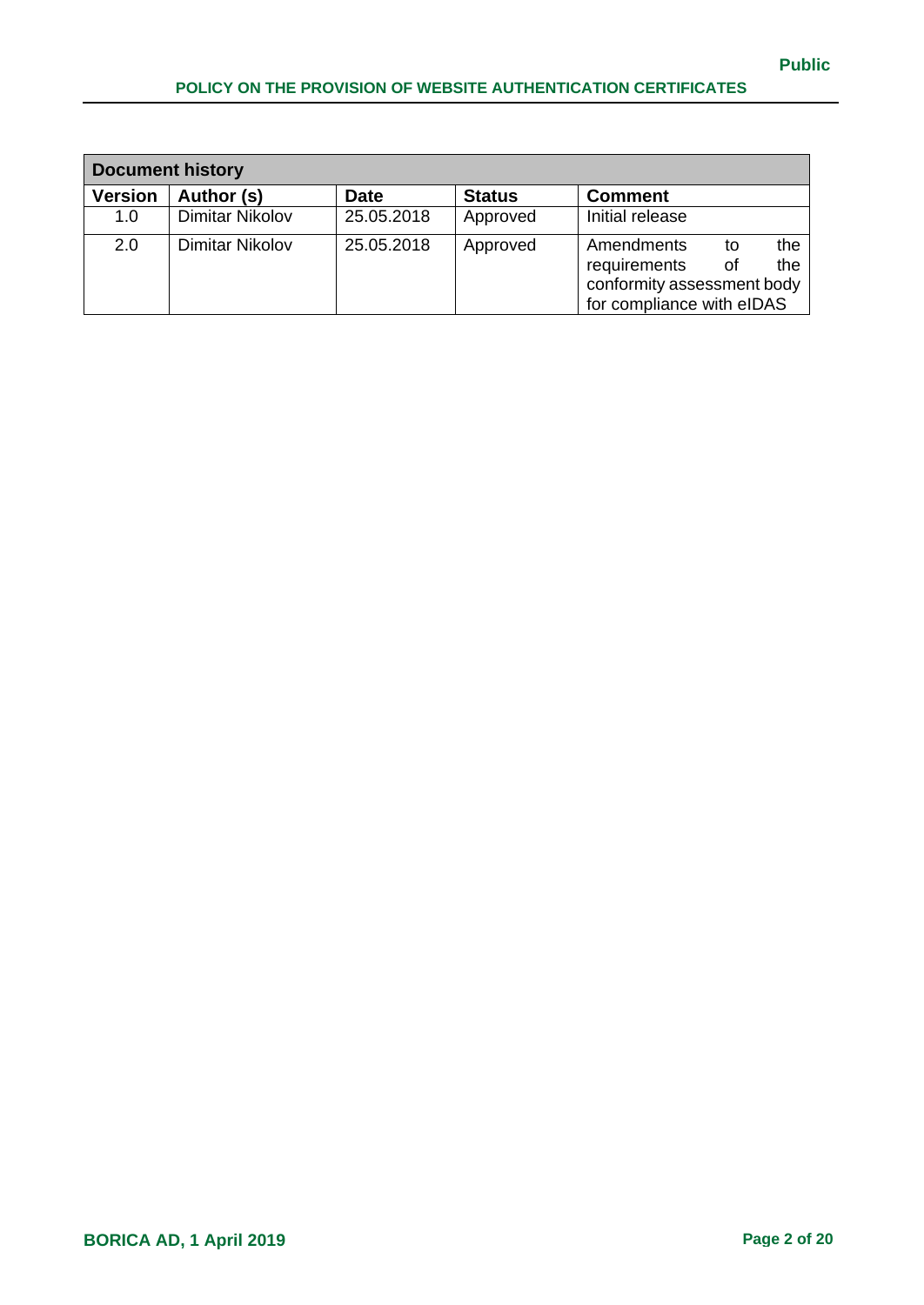# **CONTENTS**

| 1            |                                                                                                 |  |
|--------------|-------------------------------------------------------------------------------------------------|--|
| 1.1          |                                                                                                 |  |
| 1.2          | B-Trust Organization Validation SSL certificate/B-Trust OVC SSL - General characteristics10     |  |
| 1.3          |                                                                                                 |  |
| 1.3.1        |                                                                                                 |  |
| 1.3.2        | B-Trust Organization Validation SSL qualified certificate/B-Trust OVC SSL - Policy indication11 |  |
| 1.4          |                                                                                                 |  |
| 1.4.1        |                                                                                                 |  |
| 1.4.2        |                                                                                                 |  |
| 1.5          |                                                                                                 |  |
| 1.6          |                                                                                                 |  |
| 1.7          |                                                                                                 |  |
| 2            |                                                                                                 |  |
| 2.1          |                                                                                                 |  |
| 2.2          |                                                                                                 |  |
| 3            |                                                                                                 |  |
| 3.1          |                                                                                                 |  |
| 3.2          |                                                                                                 |  |
| 3.3          |                                                                                                 |  |
| 3.4          |                                                                                                 |  |
| 3.5          |                                                                                                 |  |
| 4            |                                                                                                 |  |
| 4.1          |                                                                                                 |  |
| 4.2          |                                                                                                 |  |
| 4.3          |                                                                                                 |  |
| 4.4          |                                                                                                 |  |
| 4.5          |                                                                                                 |  |
| 4.6          |                                                                                                 |  |
|              |                                                                                                 |  |
| 5.1          |                                                                                                 |  |
| 5.2          |                                                                                                 |  |
| 5.3          |                                                                                                 |  |
| 5.4<br>5.5   |                                                                                                 |  |
| 5.6          |                                                                                                 |  |
| 5.7          |                                                                                                 |  |
| 5.8          |                                                                                                 |  |
| 5.9          |                                                                                                 |  |
| 5.10         |                                                                                                 |  |
| 5.11         |                                                                                                 |  |
| 5.12         |                                                                                                 |  |
| 6            |                                                                                                 |  |
| 6.1          |                                                                                                 |  |
| 6.2          |                                                                                                 |  |
| 6.3          |                                                                                                 |  |
| 6.4          |                                                                                                 |  |
| 6.5          |                                                                                                 |  |
| 6.6          |                                                                                                 |  |
| 6.7          |                                                                                                 |  |
| 6.8          |                                                                                                 |  |
| 6.9          |                                                                                                 |  |
| $\mathbf{7}$ |                                                                                                 |  |
| 7.1          |                                                                                                 |  |
| 7.2          |                                                                                                 |  |
| 7.3          |                                                                                                 |  |
| 7.4          |                                                                                                 |  |
| 7.5          |                                                                                                 |  |
| 7.6          |                                                                                                 |  |
| 7.7          |                                                                                                 |  |
| 7.8          |                                                                                                 |  |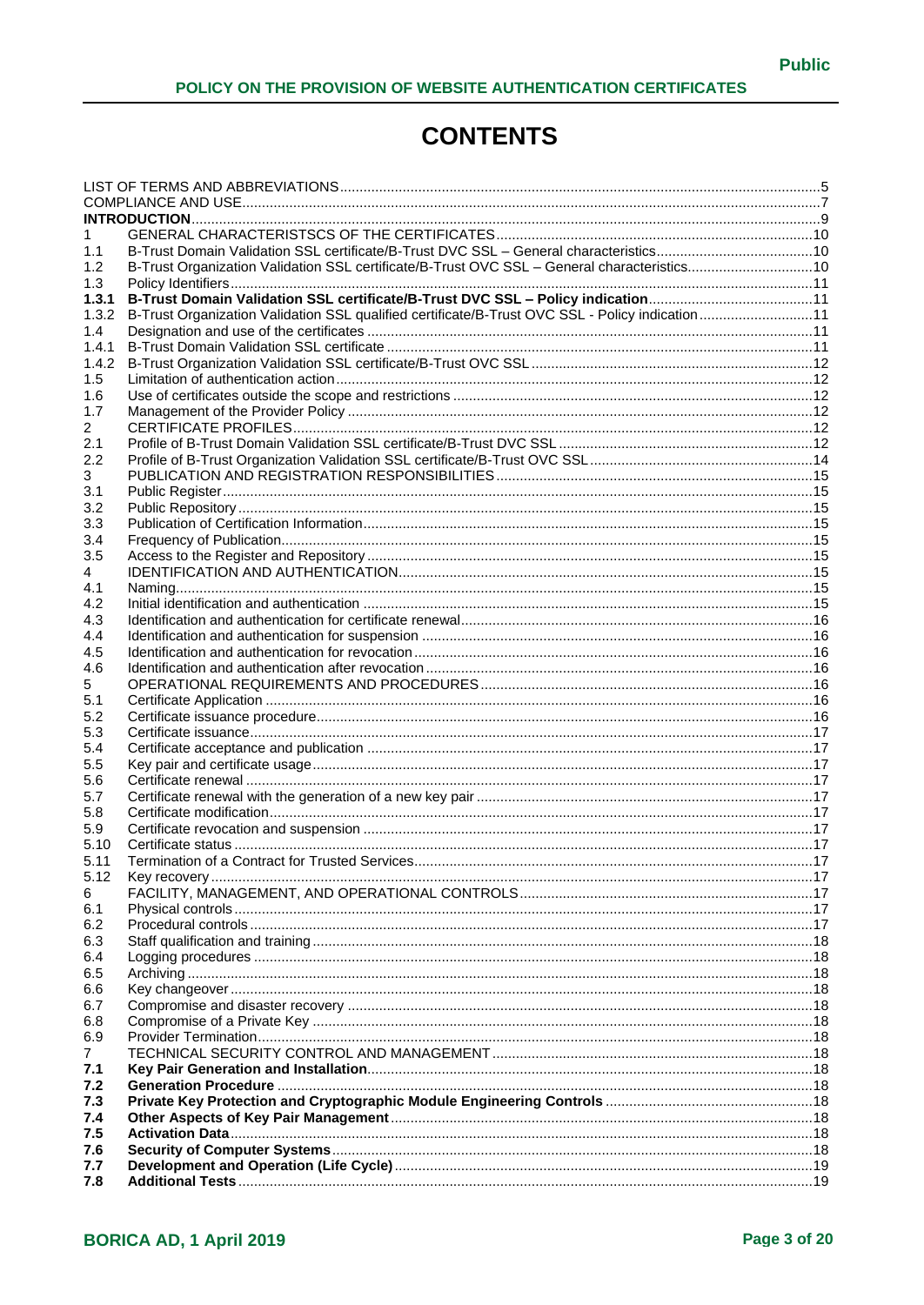| 7.9  |  |
|------|--|
| 7.10 |  |
| 8    |  |
| 8.1  |  |
| 8.2  |  |
| 8.3  |  |
| 8.4  |  |
| 8.5  |  |
| 9    |  |
| 9.1  |  |
| 9.2  |  |
| 9.3  |  |
| 9.4  |  |
| 9.5  |  |
| 9.6  |  |
| 9.7  |  |
| 9.8  |  |
| 9.9  |  |
| 9.10 |  |
|      |  |
|      |  |
|      |  |
|      |  |
|      |  |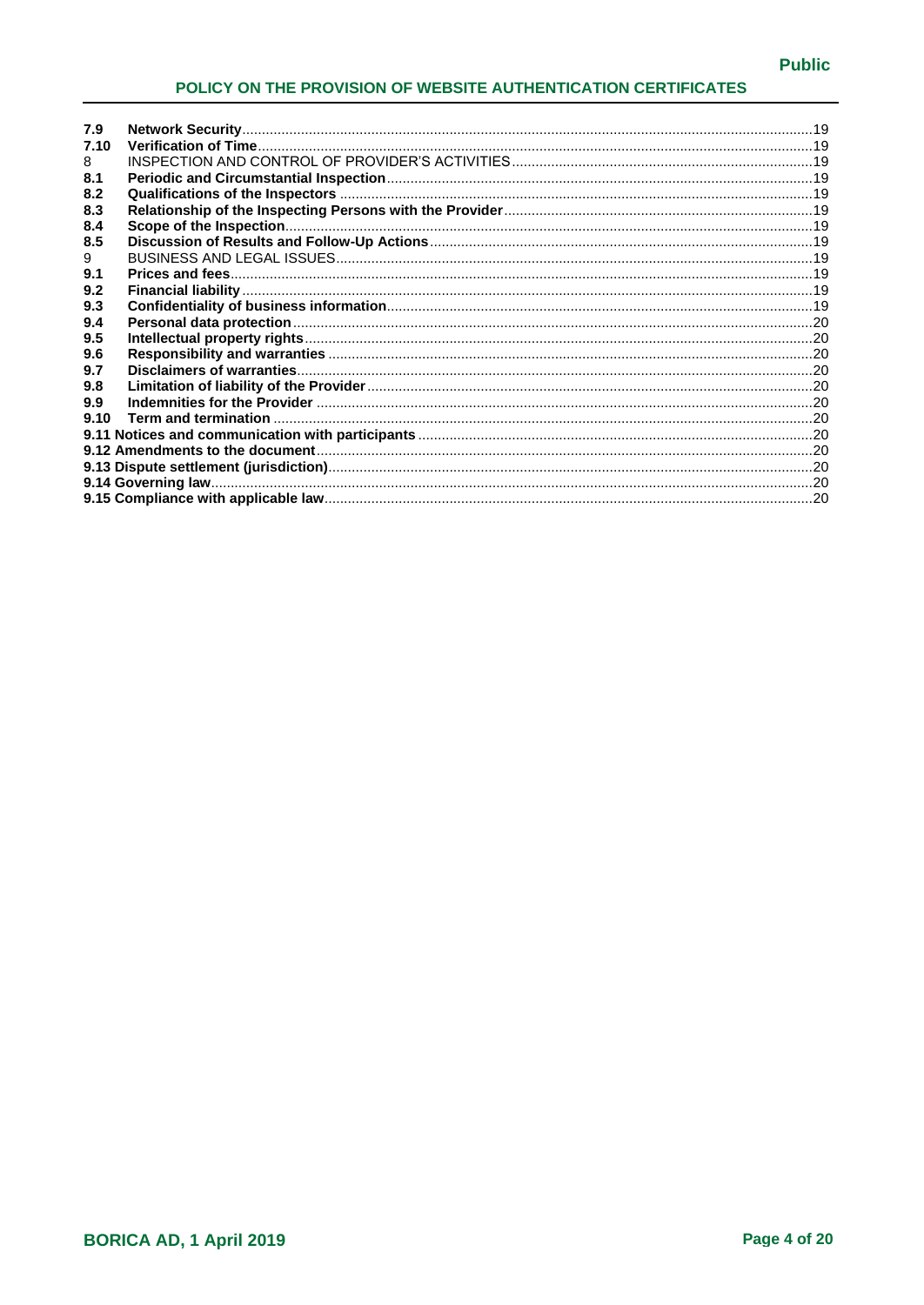# <span id="page-4-0"></span>LIST OF TERMS AND ABBREVIATIONS

| <b>AES</b>     | <b>Advanced Electronic Signature</b>                                                                                                                                                                            |
|----------------|-----------------------------------------------------------------------------------------------------------------------------------------------------------------------------------------------------------------|
| <b>AESeal</b>  | <b>Advanced Electronic Seal</b>                                                                                                                                                                                 |
| <b>BG</b>      | <b>Bulgaria</b>                                                                                                                                                                                                 |
|                | B-Trust QHSM Qualified HSM in the cloud-based QES platform with a security profile meeting<br>the EAL 4+ or higher security level according to CC or other specification defining<br>equivalent security levels |
| CA             | <b>Certification Authority</b>                                                                                                                                                                                  |
| CC             | Common Criteria for Information Technology Security Evaluation - International<br>Standard for Information Security (ISO/IEC 15408)                                                                             |
| <b>CEN</b>     | European Committee for Standardization                                                                                                                                                                          |
| <b>CENELEC</b> | European Committee for Electro-technical Standardization                                                                                                                                                        |
| CP             | <b>Certificate Policy</b>                                                                                                                                                                                       |
| <b>CPS</b>     | <b>Certificate Practice Statement</b>                                                                                                                                                                           |
| <b>CRL</b>     | <b>Certificate Revocation List</b>                                                                                                                                                                              |
| <b>CRC</b>     | <b>Communications Regulation Commission</b>                                                                                                                                                                     |
| <b>CQES</b>    | <b>Cloud Qualified Electronic Signature</b>                                                                                                                                                                     |
| <b>DSA</b>     | Digital Signature Algorithm                                                                                                                                                                                     |
| DN             | <b>Distinguished Name</b>                                                                                                                                                                                       |
| <b>EDETSA</b>  | Electronic Document and Electronic Trusted Services Act                                                                                                                                                         |
|                |                                                                                                                                                                                                                 |
| <b>ETSI</b>    | European Telecommunications Standards Institute                                                                                                                                                                 |
| EU             | European Union                                                                                                                                                                                                  |
| <b>FIPS</b>    | <b>Federal Information Processing Standard</b>                                                                                                                                                                  |
| <b>HSM</b>     | <b>Hardware Security Module</b>                                                                                                                                                                                 |
| <b>IEC</b>     | International Electro-technical Commission                                                                                                                                                                      |
| <b>ISO</b>     | International Standardization Organization                                                                                                                                                                      |
| IP             | Internet Protocol                                                                                                                                                                                               |
| <b>LRA</b>     | <b>Local Registration Authority</b>                                                                                                                                                                             |
| <b>OID</b>     | Object Identifier                                                                                                                                                                                               |
| <b>OCSP</b>    | <b>On-line Certificate Status Protocol</b>                                                                                                                                                                      |
| <b>PKCS</b>    | <b>Public Key Cryptography Standards</b>                                                                                                                                                                        |
| <b>PKI</b>     | <b>Public Key Infrastructure</b>                                                                                                                                                                                |
| QC             | <b>Qualified Certificate</b>                                                                                                                                                                                    |
| QES            | <b>Qualified Electronic Signature</b>                                                                                                                                                                           |
| <b>QESeal</b>  | <b>Qualified Electronic Seal</b>                                                                                                                                                                                |
| <b>RA</b>      | <b>Registration Authority</b>                                                                                                                                                                                   |
| <b>RSA</b>     | Rivest-Shamir-Dalman                                                                                                                                                                                            |
| QSCD           | <b>Qualified Signature Creation Device</b>                                                                                                                                                                      |
| <b>QTSP</b>    | <b>Qualified Trusted Services Provider</b>                                                                                                                                                                      |
| SAD            | <b>Signature Activation Data</b>                                                                                                                                                                                |
| <b>SAP</b>     | <b>Signature Activation Protocol</b>                                                                                                                                                                            |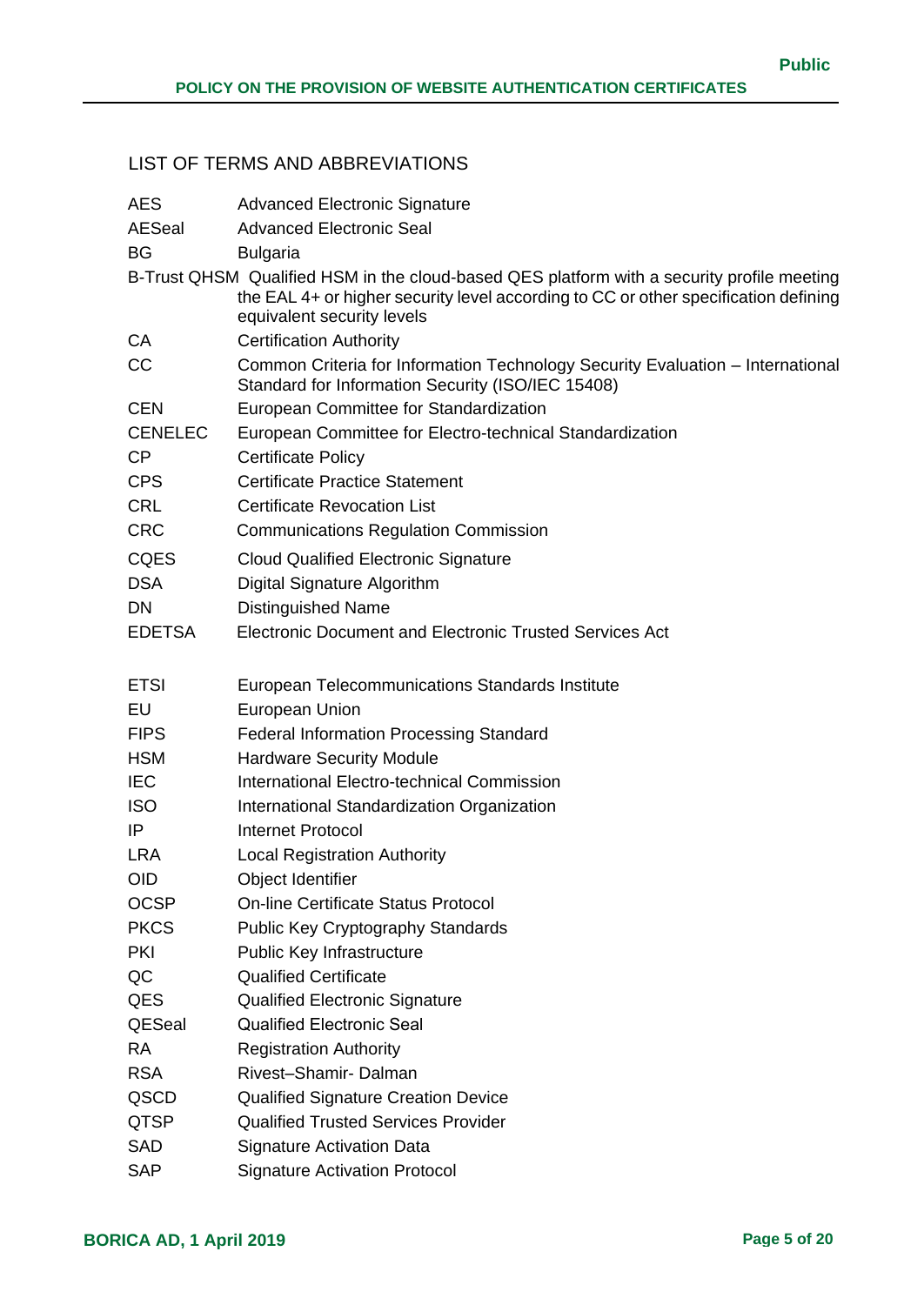| <b>SCT</b> | Signature Creation Token (PKCS#12)                                                                                                                                    |
|------------|-----------------------------------------------------------------------------------------------------------------------------------------------------------------------|
| <b>SHA</b> | Secure Hash Algorithm                                                                                                                                                 |
| <b>SSL</b> | Secure Socket Layer                                                                                                                                                   |
| S/MIME     | Secure/Multipurpose Internet Mail Extensions                                                                                                                          |
| <b>TRM</b> | <b>Tamper Resistant Module</b>                                                                                                                                        |
| <b>URL</b> | Uniform Resource Locator                                                                                                                                              |
| QCP-n-gscd | Certificate policy for EU qualified certificates issued to natural persons with<br>private key related to the certified public key in a QSCD                          |
| QCP-I-qscd | Certificate policy for EU qualified certificates issued to legal persons with                                                                                         |
|            | private key related to the certified public key in a QSCD                                                                                                             |
| QCP-w      | Certificate policy for EU website authentication certificates                                                                                                         |
| Website    | A collection of related web pages, including multimedia content, typically<br>identified with a common domain name (DN), and published on at least one web<br>server. |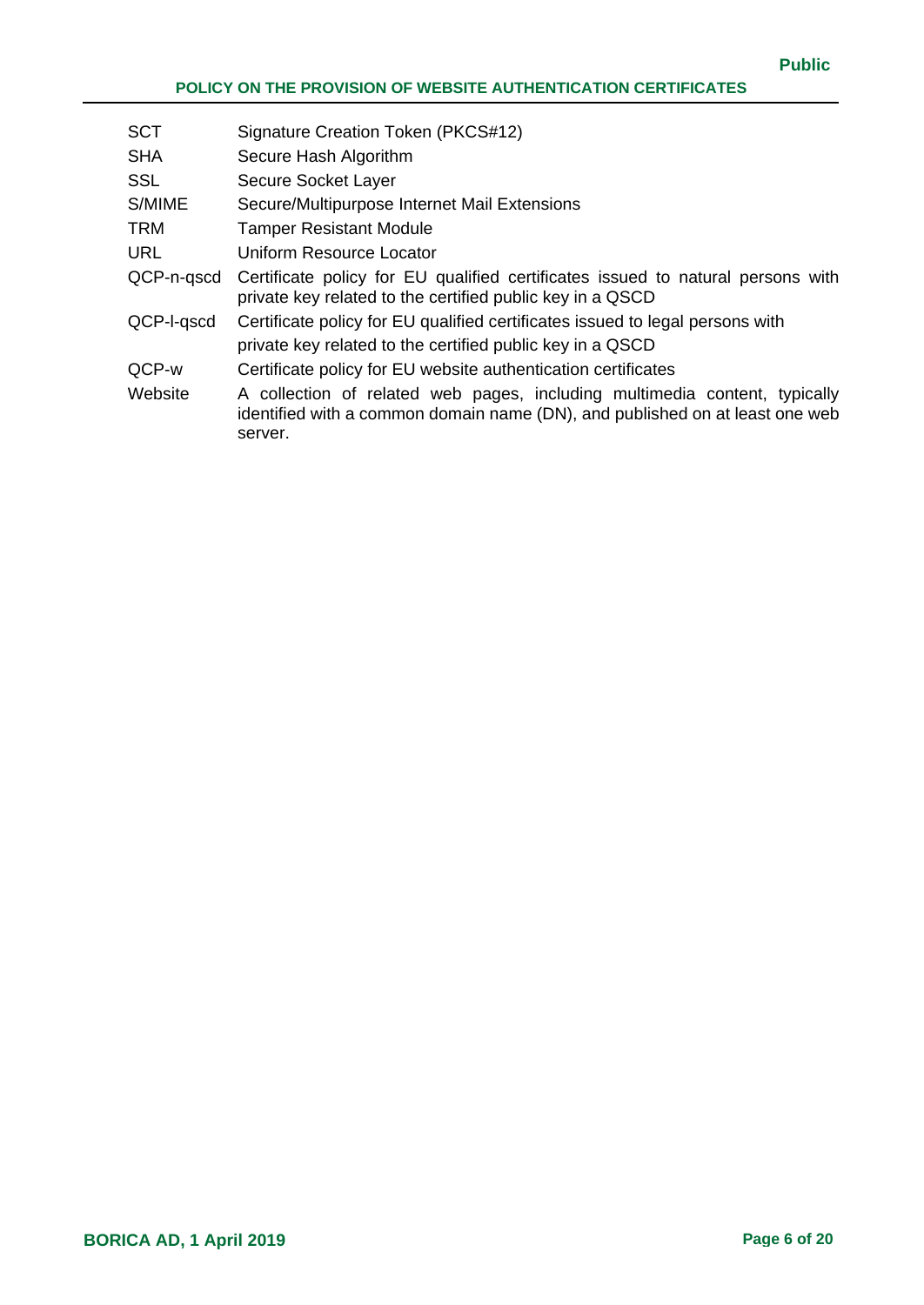#### <span id="page-6-0"></span>**COMPLIANCE AND USE**

This Document:

- Has been developed by "BORICA" AD, a legal entity registered in the Commercial Register of the Registry Agency under UIC 201230426;
- Becomes effective as of 01.04.2019;
- Is entitled "Policy on the Provision of Certificates for Website Authentication by BORICA AD (B-Trust QCP-eIDAS Web SSL)";
- Is associated with the published current version of the document "Certification Practice Statement for qualified certificates and qualified trusted services of BORICA AD (B-Trust CPS-eIDAS)", which contains the general conditions and requirements for the procedures of authentication, QC issuance and maintenance, and the security level requirements for generating and storing the private key for these certificates;
- The document has been developed in accordance with the formal requirements for content, structure and scope, as set out in international guideline RFC 3647, as far as this guideline is in line with the management policy of the Provider;
- Constitutes the General Conditions within the meaning of Art. 16 of the Obligations and Contracts Act (OCA). These conditions are part of the written Contract for trusted services, which is concluded between the Provider and Users. The contract may contain special conditions that take precedence over the general conditions in this document;
- Is a public document with the purpose to establish the conformity of the activity of the Provider BORICA AD with the EDETSA and the legal framework;
- is publicly available at any time on the Provider's website: https://www.b-trust.bg/documents;
- May be changed by the QTSP and each new version shall be published on the Provider's website.

This document is prepared in accordance with:

- Electronic Document And Electronic Trusted Services Act (EDETSA);
- Ordinance on the Activities of Certification-Service-Providers;
- Regulation (EU) № 910/2014 of the European Parliament and of the Council on electronic identification and trust services for electronic transactions in the internal market.

The content and structure of this document is in accordance with Regulation (EU) № 910/2014 and refers to the information contained in the following ratified international guidelines, specifications and standards:

- RFC 5280: Internet X.509 Public Key Infrastructure Certificate and Certificate Revocation List (CRL) Profile;
- RFC 3739: Internet X.509 Public Key Infrastructure: Qualified Certificates Profile;
- RFC 6960: X.509 Internet Public Key Infrastructure Online Certificate Status Protocol OCSP;
- RFC 3161: Internet X.509 Public Key Infrastructure: Time-Stamp Protocol (TSP);
- RFC 5816: ESSCertIDv2 Update for RFC 3161;
- RFC 3279: Algorithms and Identifiers for the Internet X.509 Public Key Infrastructure Certificate and Certificate Revocation List Profile;
- RFC 4055: Additional Algorithms and Identifiers for RSA Cryptography for use in the Internet X.509 Public Key Infrastructure Certificate and Certificate Revocation List (CRL) Profile;
- ITU-T X.509 | ISO/IEC 9594-8: The Directory: Authentication framework; Public-key and attribute certificate frameworks;
- ETSI EN 319 401: General Policy Requirements for Trust Service Providers;
- ETSI EN 319 411-1/2: Policy and security requirements for Trust Service Providers issuing certificates;
- ETSI EN 319 412-1,2,3 and 5: Certificate Profiles;
- CA/Browser Forum: "Baseline Requirements for the Issuance and Management of Publicly-Trusted Certificates".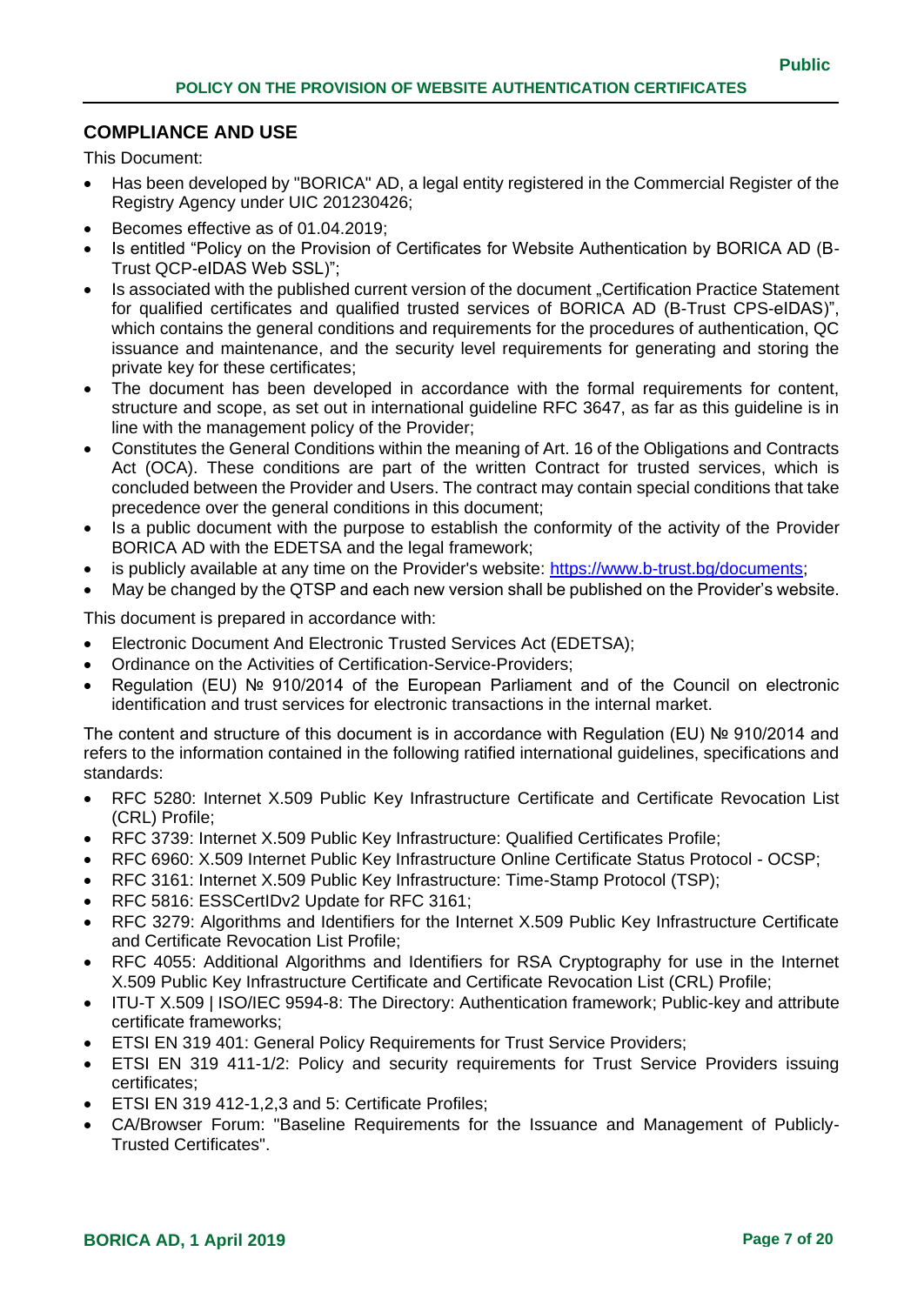Any information relating to this document may be obtained from the Provider at: 41 "Tsar Boris III" Blvd. 1612 Sofia BORICA AD Tel.: 0700 199 10 E-mail: info@b-trust.org Official Web site: www.b-trust.bg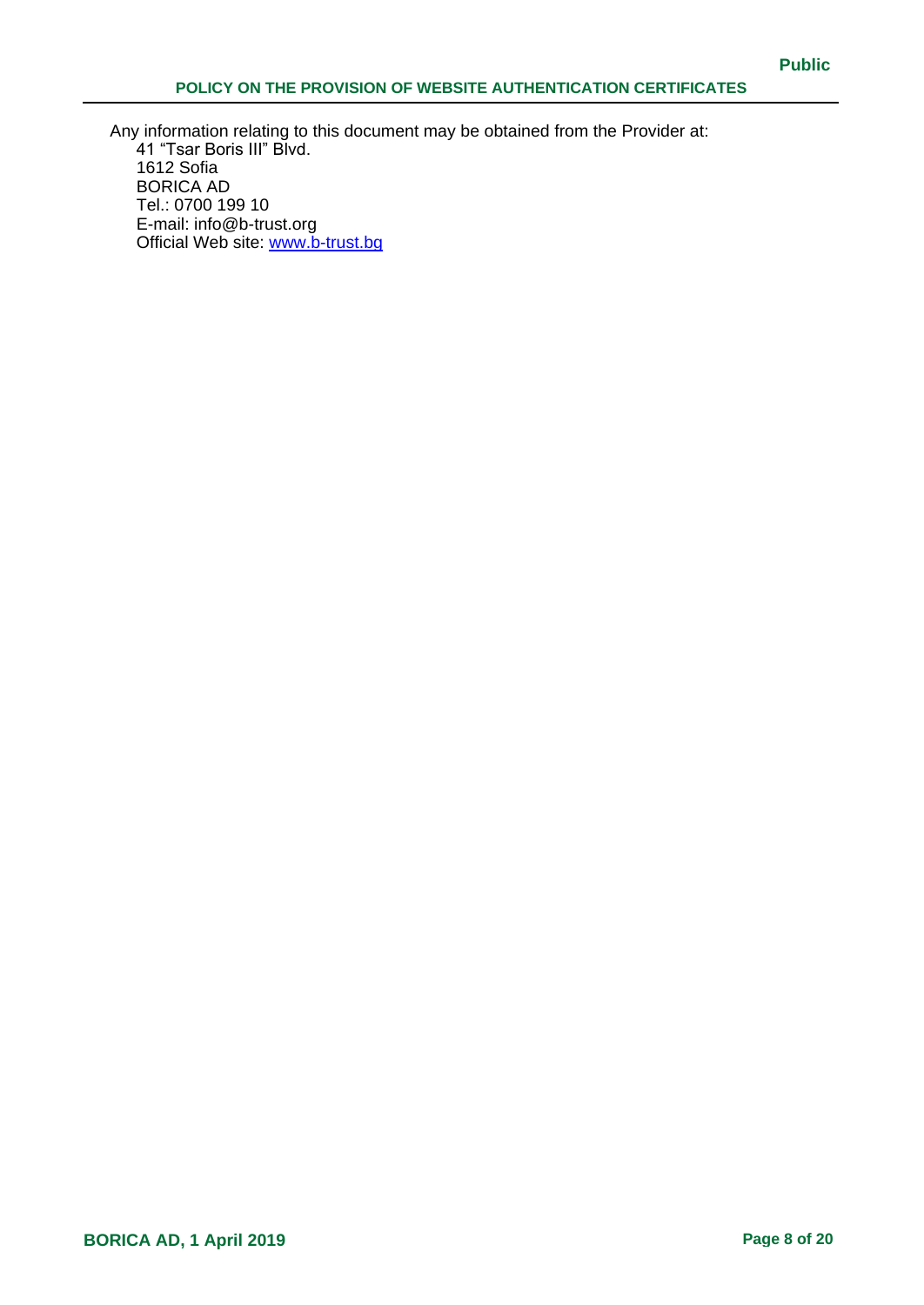#### <span id="page-8-0"></span>**INTRODUCTION**

This Policy:

- Refers to the website authentication certificates (Certificates SSL/TLS), issued by BORICA AD in compliance with Regulation (EU) № 910/2014 and the applicable legislation of the Republic of Bulgaria;
- Describes the specific conditions and requirements that the Provider achieves when issuing and maintaining Certificates SSL/TLS, and their applicability with respect to security level and restrictions in their use;
- Determines the technical profiles and content of the QCs;
- Is implemented through common technical procedures and meets the security requirements for generating and storing the private key corresponding to a public key in the certificates specified in the Certification Practice Statement of the Provider;
- Determines the relevance and the level of trust in the certified facts in Certificates SSL/TLS.

It is assumed that a User who uses this document has the knowledge and understanding of public key infrastructure, website certificates and concepts, website authentication, and SSL/TLS protocol. Otherwise it is recommended to get acquainted with these concepts and with the document "Certification Practice Statement for qualified certificates and qualified trusted services of BORICA AD (B-Trust CPS-eIDAS)" before using this document. In any case, this document (Policy) should be used together with the Certification Practice Statement of the Provider.

The B-Trust® public key (PKI) infrastructure of BORICA AD is built and functions in compliance with the legal framework of Regulation (EU) № 910/2014, and the EDETSA, and with the international specifications and standards ETSI EN 319 411-1/5 and ETSI EN 319 412.

The Provider uses OIDs in the B-Trust PKI infrastructure, formed on the basis of code 15862, assigned to BORICA AD by IANA in the branch iso.org.dod.internet.private.enterprise (1.3.6.1.4.1 - IANA Registered Private Enterprise) and in accordance with ITU-T Rec. X.660 and the ISO/IEC 9834- 1:2005 (Procedures for the Operation of OSI Registration Authorities: General Procedures and ASN.1 Object Identifier tree top arcs).

BORICA AD has informed the CRC about the start of activity as a QTSP under the EDETSA and current legislation. The Provider notifies the Users of its accreditation for providing QCs specified in this document.

The accreditation of "BORICA" AD as a QTSP under the EDETSA aims to achieve the highest security level of QCs provided and better synchronization of these activities with similar activities provided in other Member States of the European.

In regard to relations with Users and third parties, only the current version of the Policy at the time of using QC SSL/TLS issued by BORICA AD is valid.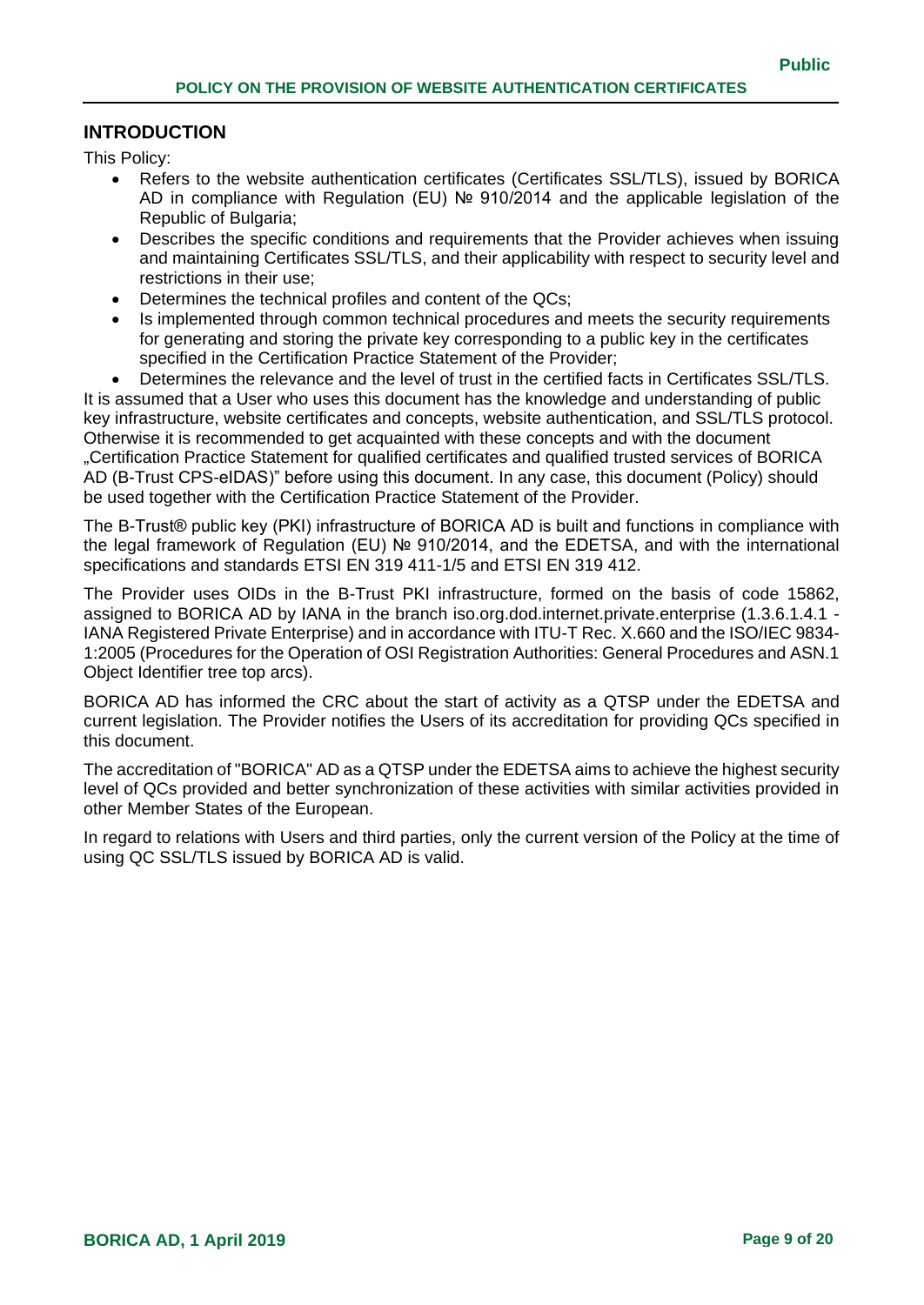# <span id="page-9-0"></span>**1 GENERAL CHARACTERISTSCS OF THE CERTIFICATES**

Pursuant to this Policy, the QTSP BORICA issues and maintains the following types of qualified certificates:

- B-Trust Domain Validation SSL certificate/B-Trust DVC SSL;
- B-Trust Organization Validation SSL certificate/B-Trust OVC SSL.

### <span id="page-9-1"></span>**1.1 B-Trust Domain Validation SSL certificate/B-Trust DVC SSL – General characteristics**

- 1. The B-Trust Domain Validation SSL certificate/B-Trust DVC SSL issued under this Policy has the status of a Certificate within the meaning of the Regulation only if it is used for validation of the domain.
- 2. This certificate is issued to a User a legal entity or an individual and it authenticates the electronic identity of the domain owner hosting a website with a high degree of certainty for the browser client.
- 3. Wild card (\*) in the hostname is accepted (for example, \* .b-trust.bg).
- 4. For issuing this certificate, the personal presence of the User or a person authorized by him is required at the RA/LRA for the identification procedure by the Provider.
- 5. The identification procedure includes submission of evidence of ownership of the domain hosting website and of the identity of the User and the authorized person and their verification.
- 6. The verification of the request for issuing Domain Validation SSL certificate is done in the order of the above items and provides a high level of security regarding the ownership of the domain by the User (legal entity) specified in the certificate.
- 7. Regarding the use of the TLS/SSL protocol, the policy for this certificate allows a sufficient level of security for the browser client accessing a website in the domain - generating and storing the private key corresponding to the public key in the certificate by validated or licensed software and cryptographic software token.
- 8. The User may himself generate the key pair using approved by the Provider or other licensed software with an equivalent level of security that is compatible with the Provider's infrastructure.
- 9. In the request for issuing website (domain) validation certificate the person representing the User is specified. The identity of that person is also verified.
- 10. The private key for creating website (domain) validation certificate is generated using the approved or licensed software, it is stored in a portable cryptographic file and can be transferred to systems of the User.
- 11. The issued certificate is recorded to a portable software token together with the service certificates of the Provider (PKCS#12 file), when the key pair is generated at the Provider (at the LRA) and is provided to the User.
- 12. When the key pair is generated by the User, it is his responsibility to create a portable (software) Token.
- 13. The Provider reserves the right to add additional attributes to the website (domain) validation certificate.

#### <span id="page-9-2"></span>**1.2 B-Trust Organization Validation SSL certificate/B-Trust OVC SSL – General characteristics**

- 1. The B-Trust Organization Validation SSL certificate/B-Trust OVC SSL, issued under this Policy has the status of Certificate only if it is used for validation.
- 2. This certificate is issued to a User a legal entity or an individual and it authenticates the electronic identity and accreditation of the User with a high degree of certainty for the browser client that the website accessed is owned by the organization identified in the certificate.
- 3. Wild card (\*) in the hostname is accepted (for example, \* .b-trust.bg).
- 4. For issuing this certificate, the personal presence of the User or a person authorized by him is required at the RA/LRA for the identification procedure by the Provider.
- 5. The identification procedure includes submission of evidence of ownership of the domain hosting website and of the identity of the User and the authorized person and their verification.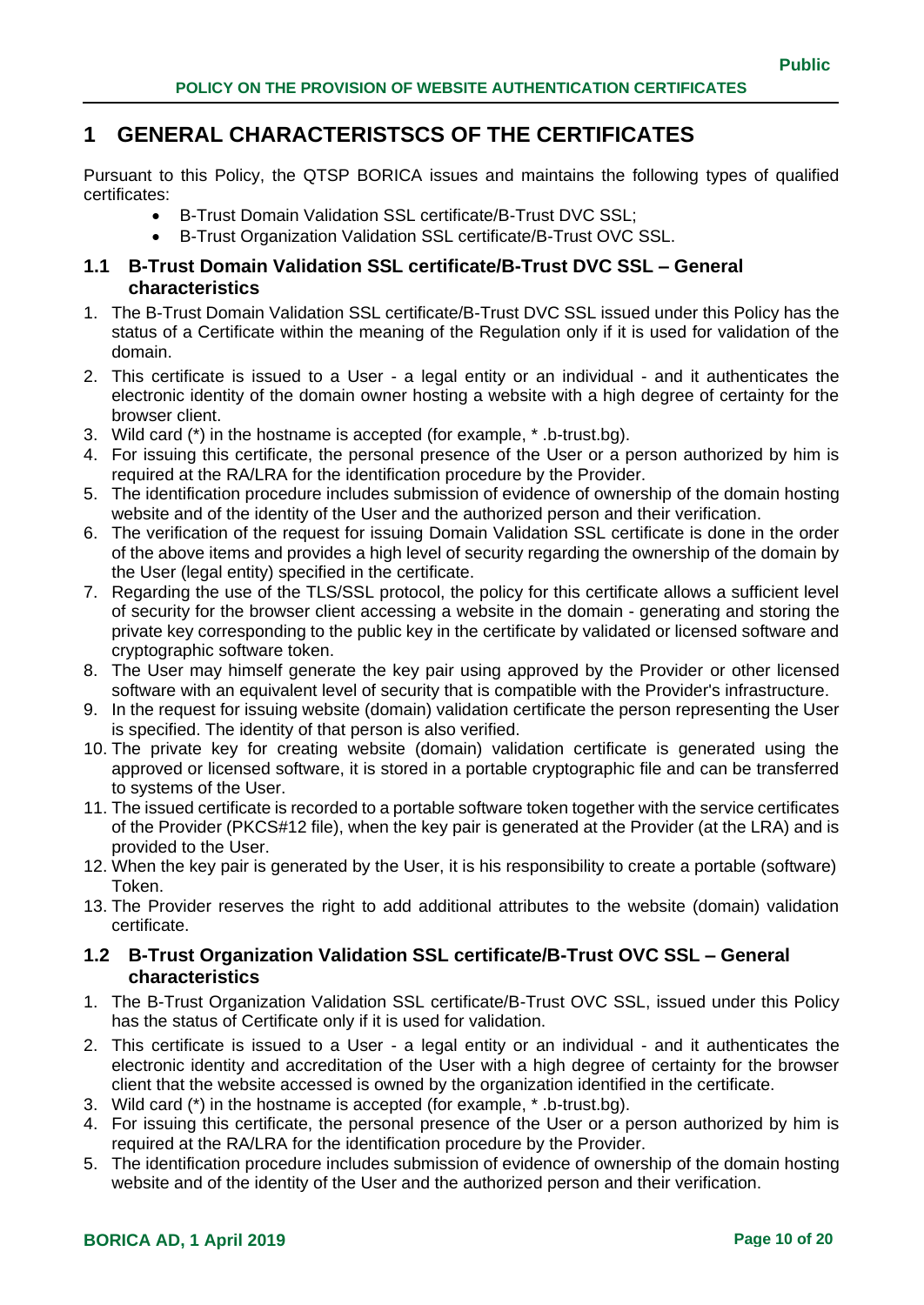- 6. The verification of the request for issuing organization validation certificate of a website (domain) is done in the order of the above items and provides a high level of security regarding the ownership of the domain by the User (legal entity) specified in the certificate.
- 7. Regarding the use of the TLS/SSL protocol, the policy for this certificate allows a sufficient level of security for the browser client accessing a website in the domain - generating and storing the private key corresponding to the public key in the certificate by validated or licensed software and cryptographic software token.
- 8. The User may himself generate the key pair using approved by the Provider or other licensed software with an equivalent level of security that is compatible with the Provider's infrastructure.
- 9. The private key for creating organization validation certificate is generated using the approved or licensed software, it is stored in a portable cryptographic file and can be transferred to systems of the User.
- 10. The issued certificate is recorded to a portable software token together with the service certificates of the Provider (PKCS#12 file), when the pair of keys is generated at the Provider (at LRA) and is provided to the User.
- 11. When the pair of keys is generated at the User, it is his responsibility to create a portable (Software) Token.
- 12. The Provider reserves the right to add additional attributes to the organization validation certificate.

#### <span id="page-10-0"></span>**1.3 Policy Identifiers**

#### <span id="page-10-1"></span>**1.3.1 B-Trust Domain Validation SSL certificate/B-Trust DVC SSL – Policy indication**

- 1. The Provider shall apply and support the common policy identified in the Domain Validation SSL certificate, with  $OD = 1.3.6.1.4.1.15862.1.7.1.5$ , which corresponds to DVC (OID = 0.4.0.2042.1.6) based on ETSI TS 102 042.
- 2. The Provider shall enter in the "Certificate policy" attribute a certificate policy with  $OD =$ 2.23.140.1.2.1, corresponding to CA/B Forum SSL DV if the certificate performs only domain validation (Compliant with Baseline Requirements – No entity identity asserted).

#### <span id="page-10-2"></span>**1.3.2 B-Trust Organization Validation SSL qualified certificate/B-Trust OVC SSL - Policy indication**

- 1. The Provider shall apply and support the common policy identified in the Organization Validation SSL certificate with  $OD = 1.3.6.1.4.1.15862.1.7.1.6$ , which corresponds to "OVC" (OID = 0.4.0.2042.1.7) based on ETSI TS 102 042.
- 2. The Provider shall enter in the "Certificate policy" attribute a certificate policy with OID = 2.23.140.1.2.2, corresponding to CA/B Forum SSL ОV of the User is legal entity (organization/institution) (Compliant with Baseline Requirements – Organization identity asserted).

#### <span id="page-10-3"></span>**1.4 Designation and use of the certificates**

#### <span id="page-10-4"></span>**1.4.1 B-Trust Domain Validation SSL certificate**

- 1. B-Trust DVC SSL is manly used to establish exchange of data through TLS/SSL protocols for the following services and applications:
	- To identify the organization owner of the domain (DNS), providing an adequate level of certainty for the browser client that the website he is accessing is the property of the organization identified in the certificate with its name and address;
	- Encryption of communications between a client and website facilitating the exchange of crypto keys for Internet data protection.
- 2. The Relying Party's duty is to verify the purpose and applicability of the certificate and software applications that use the certificate.
- 3. The Relying Party should check the policy designation applicable to this certificate (Certificate Policy attribute) and the purpose and limitations of the validity of the certificate described in the Key Usage, Extended Key Usage and Qualified Statements attributes, before trusting the certificate.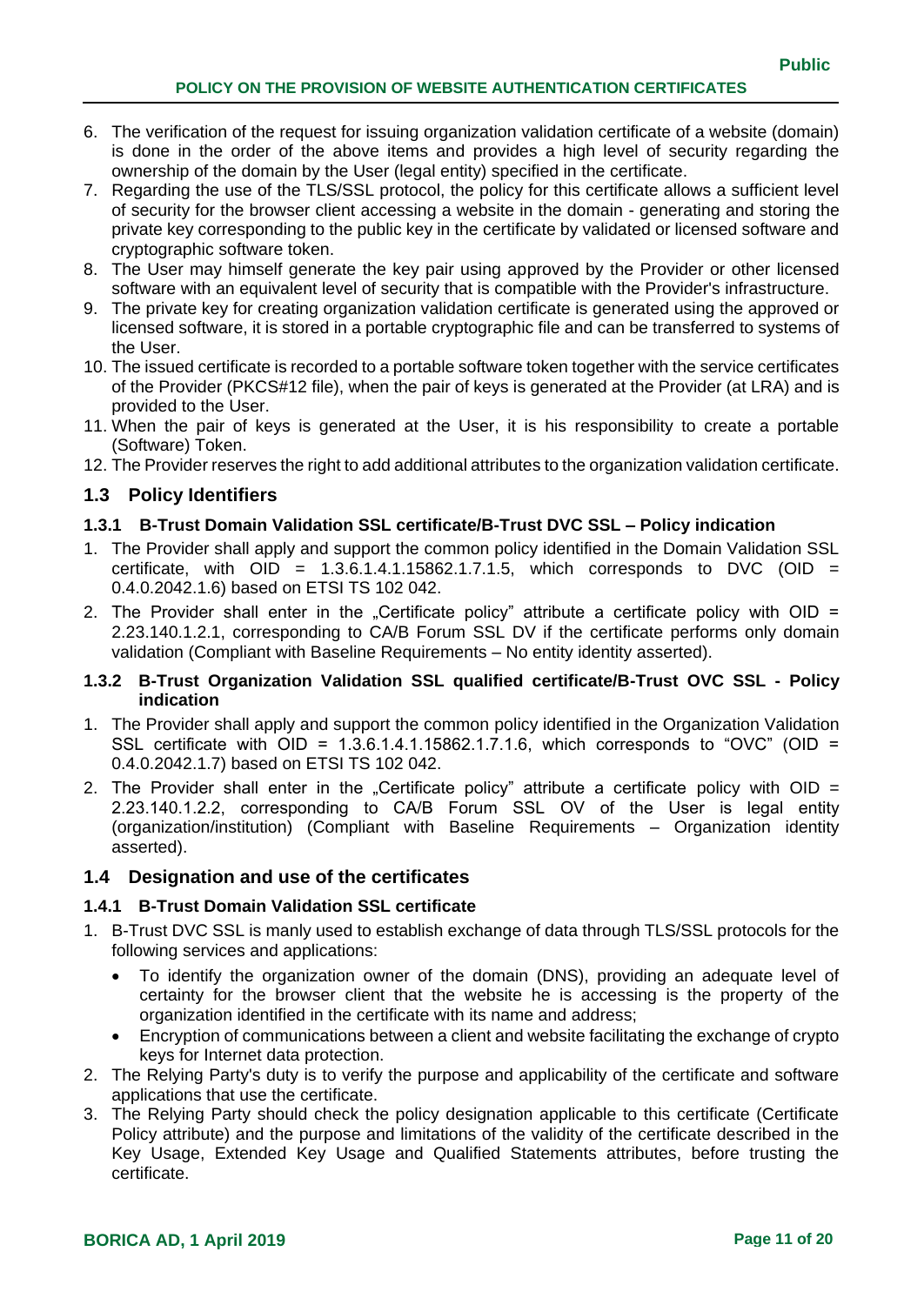4. The validity of B-Trust Domain Validation SSL qualified certificate is one year or 825 days. The certificate is not subject to renewal. The Provider shall issue a new certificate.

#### <span id="page-11-0"></span>**1.4.2 B-Trust Organization Validation SSL certificate/B-Trust OVC SSL**

- 1. The Organization Validation SSL certificate is used to identify the domain owner and the accreditation of the person (User) with an adequate level of certainty for the browser client that the website he is accessing is the property of the person identified in the certificate.
- 2. The Relying Party's duty is to verify the purpose and applicability of the certificate and software applications that use the certificate.
- 3. The Relying Party should check the policy designation applicable to this certificate (Certificate Policy attribute) and the purpose and limitations of the validity of the certificate described in the Key Usage, Extended Key Usage and Qualified Statements attributes, before trusting the certificate.
- 4. The validity of the Organization Validation SSL qualified certificate is one year or 825 days. The certificate is not subject to renewal. The Provider shall issue a new certificate.

#### <span id="page-11-1"></span>**1.5 Limitation of authentication action**

- 1. The certification action when using website authentication certificates is regulated only within the scope of their application in accordance with section 1.5 of this Policy. Any other use of the certificates is unauthorized and invalidates their authentication.
- 2. Website Authentication Certificates should not apply to activities subject to restrictions and prohibitions under the legislation of the Republic of Bulgaria as well as the applicable EU Regulations and Directives.
- 3. If a QC is issued with a limitation of the authentication action, the Practice Statement of the Provider shall not allow the certificate to contain a limitation on the purposes and/or value of transactions between Users and Relying parties using a website authentication certificate.
- 4. The limitation of the website authentication certificate on value of transactions in online electronic transactions between Users and Relying Parties is outside the scope of this document.

#### <span id="page-11-2"></span>**1.6 Use of certificates outside the scope and restrictions**

When a User or a Relying party uses or trust a QC for website authentication other than those specified in the "Key Usage", "Extended Key Usage," "Certificate Policy," or "Qualified Statements" the responsibility is entirely theirs and does not engage the Provider in any way.

#### <span id="page-11-3"></span>**1.7 Management of the Provider Policy**

- 1. The Policy of the Provider (this document) is subject to administrative management and control by the Board of Directors of BORICA.
- 2. Changes, modifications and additions are permitted, which do not affect the rights and obligations arising from this document and the standard contract between the Provider and the Users after approval and validation by the Board of Directors.
- 3. Each approved new or edited version of this document shall be immediately published on the Provider's website.
- 4. Any comments, queries and explanations regarding this document may be made to:
	- **e**-mail address of the Certification Authority: [info@b-trust.org;](mailto:info@b-trust.org)
	- e-mail address of the Provider: [info@borica.bg;](mailto:info@borica.bg)
	- Telephone: 0700 199 10.

# <span id="page-11-4"></span>**2 CERTIFICATE PROFILES**

#### <span id="page-11-5"></span>**2.1 Profile of B-Trust Domain Validation SSL certificate/B-Trust DVC SSL**

1. The Provider issues Domain Validation certificate with the profile described below:

| Field | . | . .<br>--- --<br>. . |
|-------|---|----------------------|
|       |   |                      |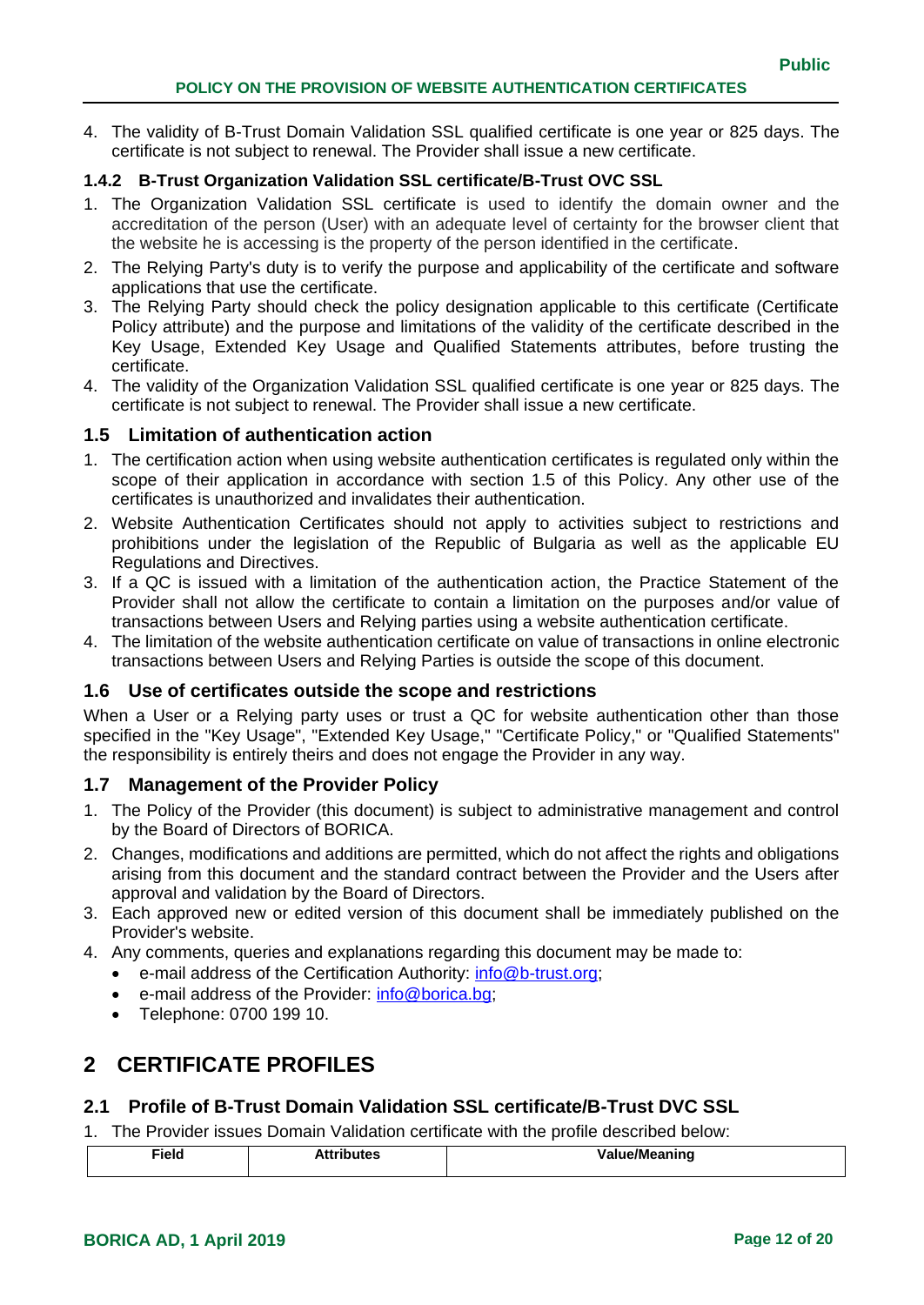| $\overline{V}$ ersion           |                                                                   | $\overline{\mathsf{V3}}$                                                                         |                                                            |  |
|---------------------------------|-------------------------------------------------------------------|--------------------------------------------------------------------------------------------------|------------------------------------------------------------|--|
| Serial number                   |                                                                   | [serial number]                                                                                  |                                                            |  |
| Signature                       |                                                                   | Sha256RSA                                                                                        |                                                            |  |
| algorithm                       |                                                                   |                                                                                                  |                                                            |  |
| Signature hash                  |                                                                   | Sha256                                                                                           |                                                            |  |
| algorithm                       |                                                                   |                                                                                                  |                                                            |  |
| <b>Issuer</b>                   | $CN =$                                                            | <b>B-Trust Operational Advanced CA</b>                                                           |                                                            |  |
|                                 | $OU =$                                                            | <b>B-Trust</b>                                                                                   |                                                            |  |
|                                 | $O =$                                                             | <b>BORICA AD</b>                                                                                 |                                                            |  |
|                                 | OrganizationIdentifier(2.5.4.97<br>$\qquad \qquad =\qquad \qquad$ | NTRBG-201230426                                                                                  |                                                            |  |
|                                 | $C =$                                                             | $\overline{BG}$                                                                                  |                                                            |  |
| Validity from                   |                                                                   | [Validity from]                                                                                  |                                                            |  |
| Validity to                     |                                                                   | [Validity to]                                                                                    |                                                            |  |
| Subject                         | $CN =$                                                            | [Name of User's domain (DNS name)]                                                               |                                                            |  |
|                                 | $OU =$                                                            | <b>IDV SSL</b>                                                                                   |                                                            |  |
|                                 | $E =$                                                             | [User's email]                                                                                   |                                                            |  |
|                                 | L =                                                               | [User's locality]                                                                                |                                                            |  |
|                                 | $C =$                                                             | <b>BG or YY</b>                                                                                  |                                                            |  |
|                                 |                                                                   |                                                                                                  | where YY is the country code under ISO 3166 where the User |  |
|                                 |                                                                   | is registered                                                                                    |                                                            |  |
| Public key                      |                                                                   | RSA(2048 bits)                                                                                   |                                                            |  |
| SubjectAlternativeName          |                                                                   | [DNS name]                                                                                       |                                                            |  |
| Subject Key Identifier          |                                                                   | [hash of "Public key "]                                                                          |                                                            |  |
| Authority Key Identifier        | $KeyID =$                                                         | [hash of "Public key " of "Issuer"]                                                              |                                                            |  |
| <b>Issuer Alternative Name</b>  | $URL =$                                                           | http://www.b-trust.org                                                                           |                                                            |  |
|                                 |                                                                   |                                                                                                  |                                                            |  |
| <b>Basic Constraints</b>        | Subject Type =<br>Path length Constraint =                        | <b>End Entity</b><br>None                                                                        |                                                            |  |
| <b>Certificate Policy</b>       |                                                                   | [1] Certificate Policy:                                                                          |                                                            |  |
|                                 |                                                                   | Policy Identifier=1.3.6.1.4.1.15862.1.7.1.5                                                      |                                                            |  |
|                                 |                                                                   | [1,1]Policy Qualifier Info:                                                                      |                                                            |  |
|                                 |                                                                   | Policy Qualifier ID=CPS                                                                          |                                                            |  |
|                                 |                                                                   | Qualifier:                                                                                       |                                                            |  |
|                                 |                                                                   | http://www.b-trust.org/documents/cps                                                             |                                                            |  |
|                                 |                                                                   | [2] Certificate Policy:                                                                          |                                                            |  |
|                                 |                                                                   | Policy Identifier=2.23.140.1.2.1                                                                 |                                                            |  |
|                                 |                                                                   | [3] Certificate Policy:                                                                          |                                                            |  |
|                                 |                                                                   | Policy Identifier=0.4.0.2042.1.6                                                                 |                                                            |  |
| <b>Enhanced Key Usage</b>       |                                                                   | Server Authentication, Client Authentication, Secure Email                                       |                                                            |  |
| <b>CRL Distribution Points</b>  |                                                                   | [1] CRL Distribution Point                                                                       |                                                            |  |
|                                 |                                                                   | <b>Distribution Point Name:</b><br>Full Name:                                                    |                                                            |  |
|                                 |                                                                   |                                                                                                  |                                                            |  |
|                                 |                                                                   | URL= http://crl.b-trust.org/repository/B-                                                        |                                                            |  |
|                                 |                                                                   | TrustOperationalACA.crl<br>[1] Authority Info Access                                             |                                                            |  |
| Authority Information<br>Access |                                                                   | Access Method=On-line Certificate Status Protocol                                                |                                                            |  |
|                                 |                                                                   | Alternative Name:                                                                                |                                                            |  |
|                                 |                                                                   | URL=http://ocsp.b-trust.org                                                                      |                                                            |  |
|                                 |                                                                   | [2] Authority Info Access                                                                        |                                                            |  |
|                                 |                                                                   | Access Method=Certification Authority Issuer<br>(1.3.6.1.5.5.7.48.2)<br><b>Alternative Name:</b> |                                                            |  |
|                                 |                                                                   |                                                                                                  |                                                            |  |
|                                 |                                                                   |                                                                                                  |                                                            |  |
|                                 |                                                                   | URL=http://ca.b-trust.org/repository/B-                                                          |                                                            |  |
| TrustOperationalACAOCSP.cer     |                                                                   |                                                                                                  |                                                            |  |
| Key Usage (critical)            |                                                                   | Digital Signature, Key Encipherment                                                              |                                                            |  |
| <b>Qualified Statement</b>      | <b>Qualified Certificate</b><br>Statement:                        | id-qcs-pkixQCSyntax-v2<br>(oid=1.3.6.1.5.5.7.11.2)                                               | id-etsi-qcs-SemanticsId-Legal<br>(oid=0.4.0.194121.1.2)    |  |
|                                 |                                                                   | id-etsi-qcs-QcType                                                                               | id-etsi-qct-web                                            |  |
|                                 |                                                                   | (oid=0.4.0.1862.1.6)                                                                             | (oid=0.4.0.1862.1.6.3)                                     |  |
|                                 |                                                                   | id-etsi-qcs-QcPDS                                                                                | PdsLocations                                               |  |
|                                 |                                                                   | $(oid=0.4.0.1862.1.5)$                                                                           | PdsLocation=https://www.b-                                 |  |
|                                 |                                                                   |                                                                                                  | trust.org/documents/pds/pds_e                              |  |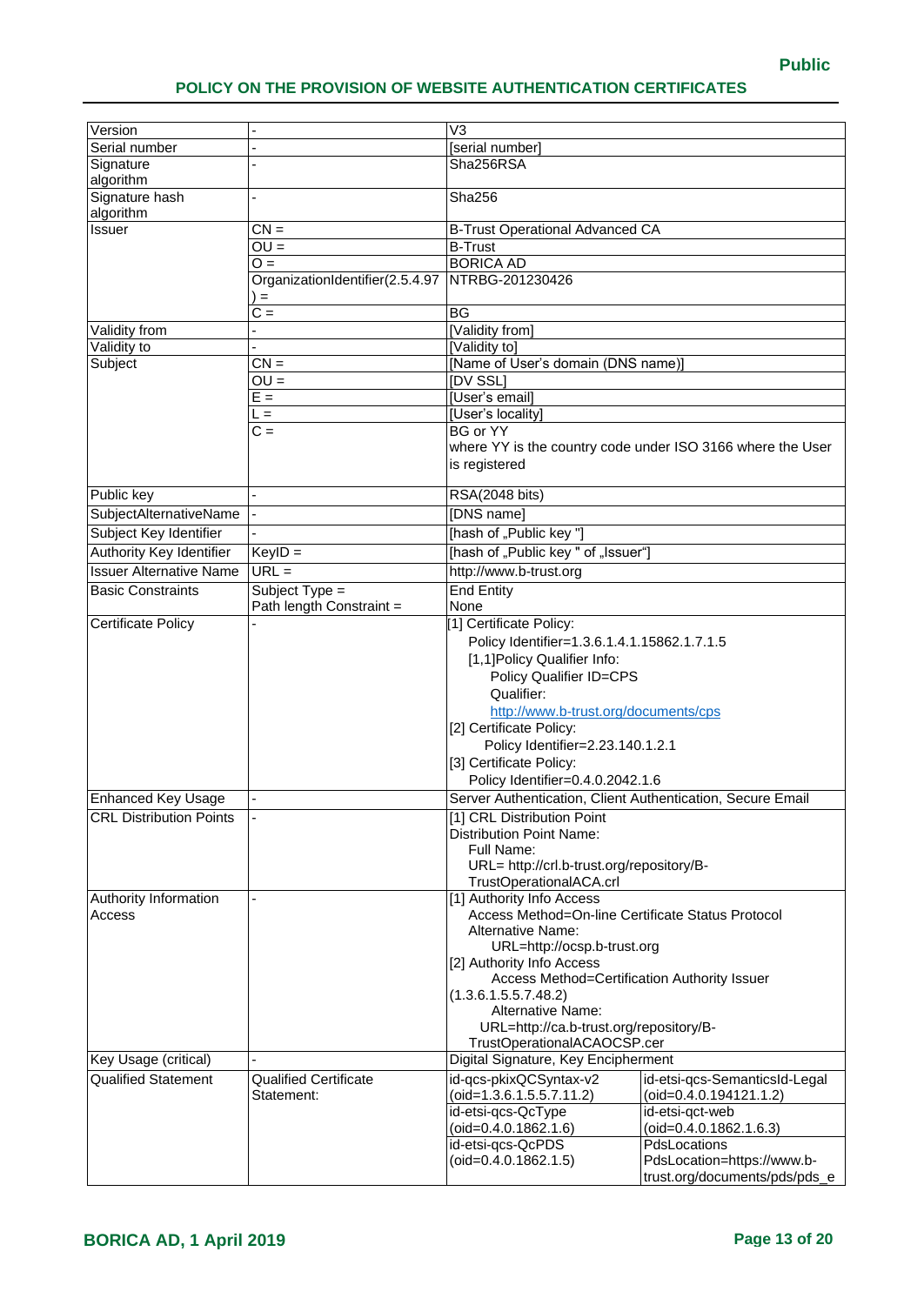|  | . LDdf |
|--|--------|
|  | σr     |

# <span id="page-13-0"></span>**2.2 Profile of B-Trust Organization Validation SSL certificate/B-Trust OVC SSL**

1. The Provider issues Organization Validation certificate with the profile described below:

| <b>Field</b>                   | <b>Attributes</b>                              | <b>Value/Meaning</b>                                          |
|--------------------------------|------------------------------------------------|---------------------------------------------------------------|
|                                |                                                |                                                               |
| Version                        |                                                | V3                                                            |
| Serial number                  |                                                | [serial number]                                               |
| Signature<br>algorithm         |                                                | Sha256RSA                                                     |
| Signature hash                 |                                                | Sha256                                                        |
| algorithm                      |                                                |                                                               |
| Issuer                         | $CN =$                                         | <b>B-Trust Operational Advanced CA</b>                        |
|                                | $OU =$                                         | <b>B-Trust</b>                                                |
|                                | $Q =$                                          | <b>BORICA AD</b>                                              |
|                                | OrganizationIdentifier(2.5.4.9 NTRBG-201230426 |                                                               |
|                                | $7) =$                                         |                                                               |
|                                | $\overline{C}$ =                               | <b>BG</b>                                                     |
| Validity from                  |                                                | [Validity from]                                               |
| Validity to                    |                                                | [Validity to]                                                 |
| Subject                        | $CN =$                                         | [Name of User's domain (DNS name)]                            |
|                                | $OU =$                                         | [OV SSL]                                                      |
|                                | $E =$                                          | [User's email]                                                |
|                                | $O =$                                          | [User's name (company)]                                       |
|                                | $2.5.4.97=$                                    | [Company identifier:                                          |
|                                | (organizationIdentifier)                       | VATBG-XXXXXXXXX<br>$\bullet$                                  |
|                                |                                                | NTRBG-XXXXXXXXXI                                              |
|                                |                                                |                                                               |
|                                |                                                |                                                               |
|                                | L =                                            | [User's locality]                                             |
|                                | $\overline{C}$ =                               | <b>BG</b> or YY                                               |
|                                |                                                | where YY is the country code under ISO 3166 where the User is |
|                                |                                                | registered                                                    |
|                                |                                                |                                                               |
| Public key                     |                                                | RSA(2048 bits)                                                |
| SubjectAlternativeName         |                                                | [DNS name]                                                    |
| Subject Key Identifier         |                                                | [hash of "Public key"]                                        |
| Authority Key Identifier       | $KeyID =$                                      | [hash of "Public key " of "Issuer"]                           |
| <b>Issuer Alternative Name</b> | $URL =$                                        | http://www.b-trust.org                                        |
| <b>Basic Constraints</b>       | Subject $Type =$                               | <b>End Entity</b>                                             |
|                                | Path length Constraint =                       | None                                                          |
| <b>Certificate Policy</b>      |                                                | [1] Certificate Policy:                                       |
|                                |                                                | Policy Identifier=1.3.6.1.4.1.15862.1.7.1.6                   |
|                                |                                                | [1,1]Policy Qualifier Info:                                   |
|                                |                                                | Policy Qualifier ID=CPS                                       |
|                                |                                                | Qualifier:                                                    |
|                                |                                                | http://www.b-trust.org/documents/cps                          |
|                                |                                                | [2] Certificate Policy:                                       |
|                                |                                                | Policy Identifier=2.23.140.1.2.2                              |
|                                |                                                | [3] Certificate Policy:                                       |
|                                |                                                | Policy Identifier=0.4.0.2042.1.7                              |
| <b>Enhanced Key Usage</b>      |                                                | Server Authentication, Client Authentication, Secure Email    |
| <b>CRL Distribution Points</b> |                                                | [1] CRL Distribution Point                                    |
|                                |                                                | <b>Distribution Point Name:</b>                               |
|                                |                                                | Full Name:                                                    |
|                                |                                                | URL= http://crl.b-trust.org/repository/B-                     |
|                                |                                                | TrustOperationalACA.crl                                       |
| Authority Information          |                                                | [1] Authority Info Access                                     |
| Access                         |                                                | Access Method=On-line Certificate Status Protocol             |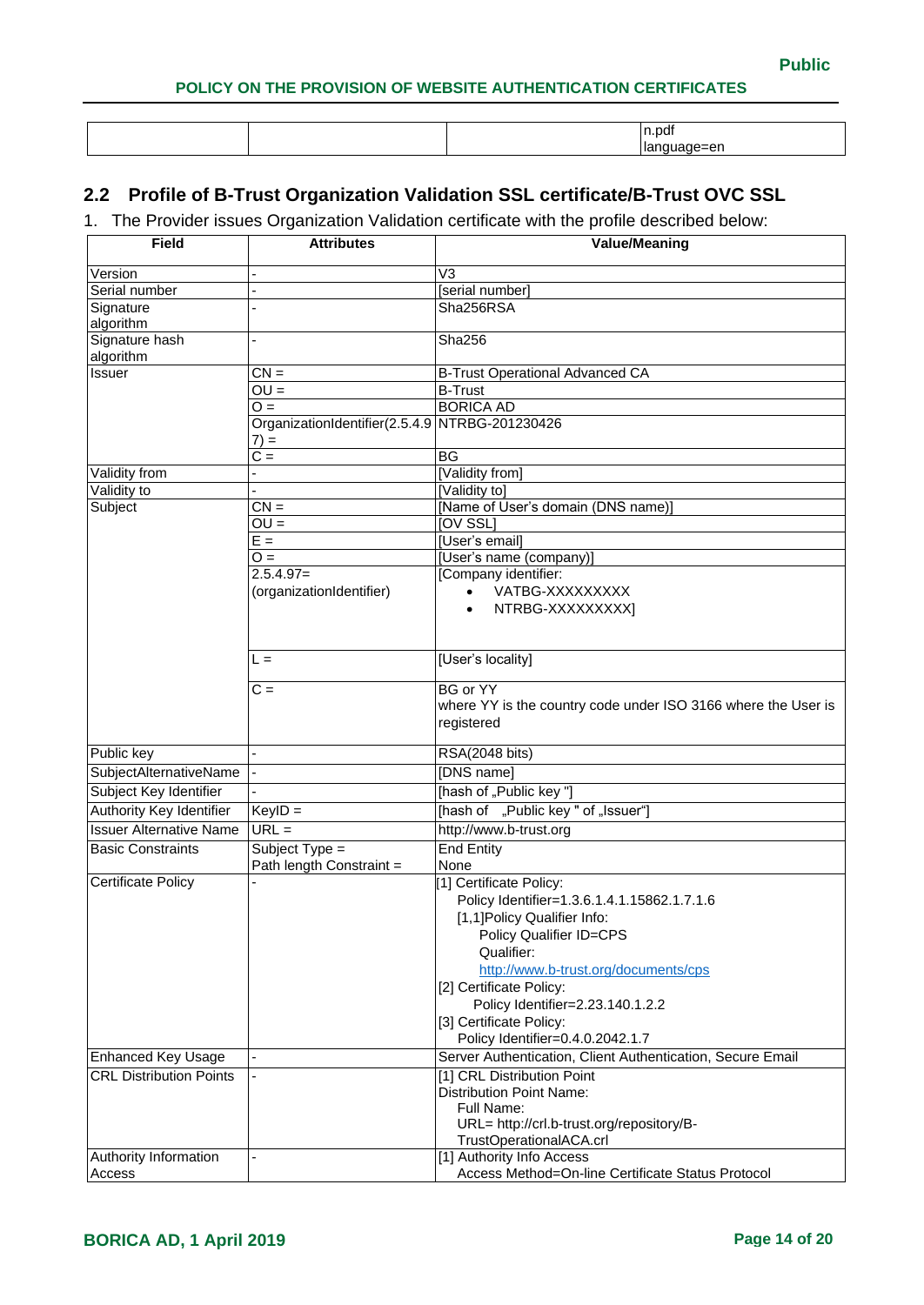|                            |                              | Alternative Name:<br>URL=http://ocsp.b-trust.org<br>[2] Authority Info Access |                               |
|----------------------------|------------------------------|-------------------------------------------------------------------------------|-------------------------------|
|                            |                              | Access Method=Certification Authority Issuer                                  |                               |
|                            |                              | (1.3.6.1.5.5.7.48.2)                                                          |                               |
|                            |                              | Alternative Name:                                                             |                               |
|                            |                              | URL=http://ca.b-trust.org/repository/B-                                       |                               |
|                            | TrustOperationalACAOCSP.cer  |                                                                               |                               |
| Key Usage (critical)       |                              | Digital Signature, Key Encipherment                                           |                               |
| <b>Qualified Statement</b> | <b>Qualified Certificate</b> | id-qcs-pkixQCSyntax-v2                                                        | id-etsi-qcs-SemanticsId-Legal |
|                            | Statement:                   | $(oid=1.3.6.1.5.5.7.11.2)$                                                    | $(oid=0.4.0.194121.1.2)$      |
|                            |                              | id-etsi-gcs-QcType                                                            | id-etsi-qct-web               |
|                            |                              | $(oid=0.4.0.1862.1.6)$                                                        | $(oid=0.4.0.1862.1.6.3)$      |
|                            |                              | id-etsi-gcs-QcPDS                                                             | <b>PdsLocations</b>           |
|                            |                              | $(oid=0.4.0.1862.1.5)$                                                        | PdsLocation=https://www.b-    |
|                            |                              |                                                                               | trust.org/documents/pds/pds_e |
|                            |                              |                                                                               | n.pdf                         |
|                            |                              |                                                                               | language=en                   |

# <span id="page-14-0"></span>**3 PUBLICATION AND REGISTRATION RESPONSIBILITIES**

### <span id="page-14-1"></span>**3.1 Public Register**

As described in section 2.1. of the document "Certification Practice Statement for qualified certificates and qualified trusted services" of BORICA AD (B-Trust CPS-eIDAS).

### <span id="page-14-2"></span>**3.2 Public Repository**

As described in section 3.1. of the document "Certification Practice Statement for qualified certificates and qualified trusted services" of BORICA AD (B-Trust CPS-eIDAS).

### <span id="page-14-3"></span>**3.3 Publication of Certification Information**

As described in section 2.1. of the document "Certification Practice Statement for qualified certificates and qualified trusted services" of BORICA AD (B-Trust CPS-eIDAS).

# <span id="page-14-4"></span>**3.4 Frequency of Publication**

As described in section 2.1. of the document "Certification Practice Statement for qualified certificates and qualified trusted services" of BORICA AD (B-Trust CPS-eIDAS).

#### <span id="page-14-5"></span>**3.5 Access to the Register and Repository**

As described in section 2.1. of the document "Certification Practice Statement for qualified certificates and qualified trusted services" of BORICA AD (B-Trust CPS-eIDAS).

# <span id="page-14-6"></span>**4 IDENTIFICATION AND AUTHENTICATION**

#### <span id="page-14-7"></span>**4.1 Naming**

As described in section 3.1. of the document "Certification Practice Statement for qualified certificates and qualified trusted services" of BORICA AD (B-Trust CPS-eIDAS).

#### <span id="page-14-8"></span>**4.2 Initial identification and authentication**

As described in section 3.2. of the document "Certification Practice Statement for qualified certificates and qualified trusted services" of BORICA AD (B-Trust CPS-eIDAS).

Under this policy, the Provider will identify the User under whose domain the domain (DNS) is registered. It also identifies the authorized person representing the User in front of the Provider and, if applicable, the domain user of the User.

The legal instrument in the authentication procedure prior to the issuance of a website certificate of authenticity to both parties - Supplier and User - includes compliance with ETSI and CA / B Forum requirements.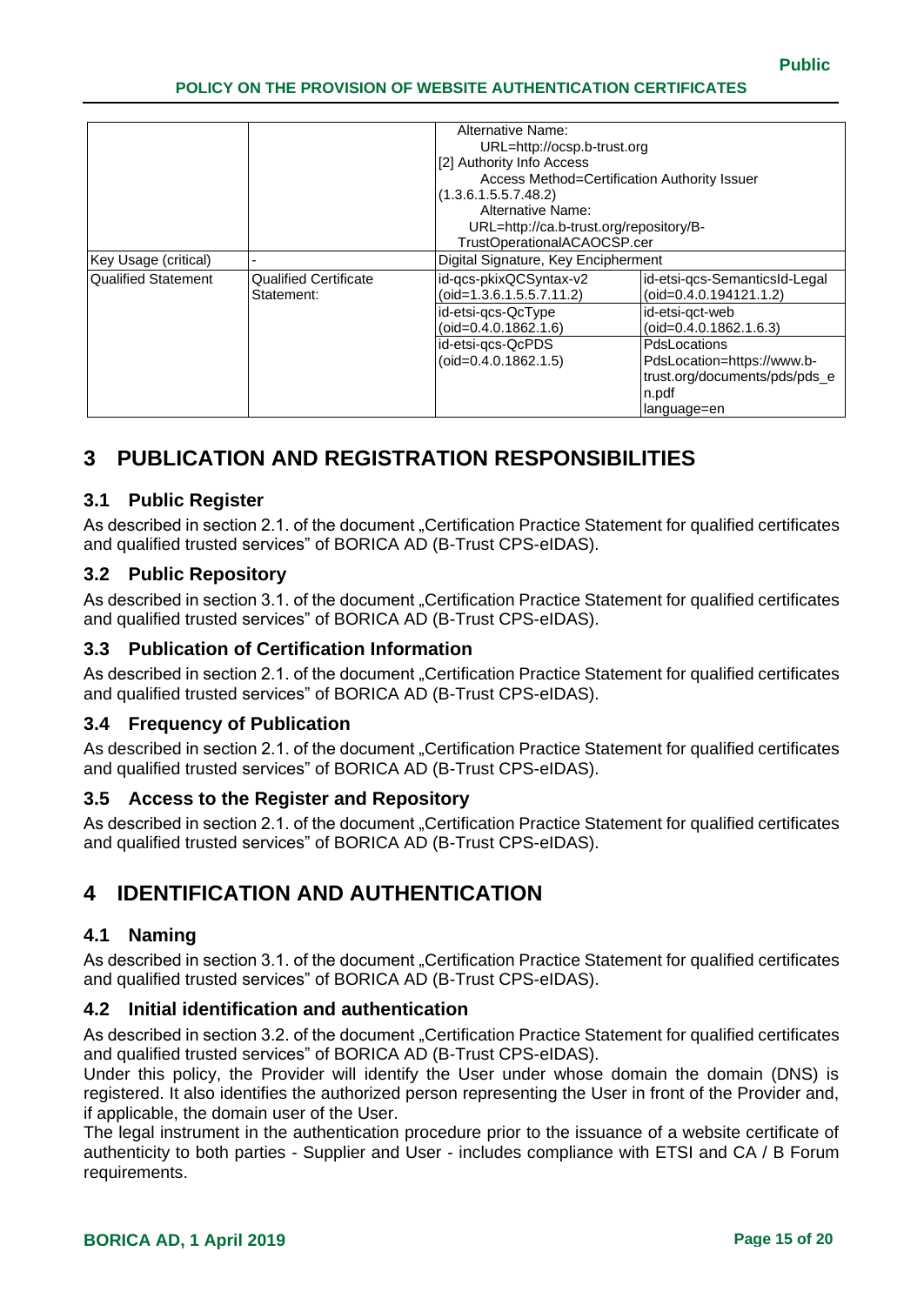The Provider, through the its Registration Authorities, will perform all appropriate and authorized means to verify the information that will be certified by the issuance of a certificate of authenticity to a website (server, domain or organization), including through the use of national public registers - the Commercial Register, the BULSTAT register, other public registers of non-profit organizations / associations, and the existence of the domain and its affiliation to the User.

The Provider may request from the User additional information and documents for the purpose of secure identification / authentication and compliance.

### <span id="page-15-0"></span>**4.3 Identification and authentication for certificate renewal**

Under this Policy, the Provider does not renew Website Authentication Certificates. Please see section 3.3. of the document "Certification Practice Statement for qualified certificates and qualified trusted services" of BORICA AD (B-Trust CPS-eIDAS).

# <span id="page-15-1"></span>**4.4 Identification and authentication for suspension**

As described in section 3.4. of the document "Certification Practice Statement for qualified certificates and qualified trusted services" of BORICA AD (B-Trust CPS-eIDAS).

### <span id="page-15-2"></span>**4.5 Identification and authentication for revocation**

As described in section 3.5. of the document "Certification Practice Statement for qualified certificates and qualified trusted services" of BORICA AD (B-Trust CPS-eIDAS).

### <span id="page-15-3"></span>**4.6 Identification and authentication after revocation**

As described in section 3.5. of the document "Certification Practice Statement for qualified certificates and qualified trusted services" of BORICA AD (B-Trust CPS-eIDAS).

# <span id="page-15-4"></span>**5 OPERATIONAL REQUIREMENTS AND PROCEDURES**

- 1. The Provider, through the RA/LRA, within the framework of a QCS Agreement, performs the following QCS operating procedures applicable to the QC of this Policy:
	- registration of issuance application;
	- processing issuance application:
	- issuing;
	- use of key pair and QC;
	- suspension / resumption;
	- termination:
	- QC status.
- 2. These operational procedures are common for the Organization Validation certificate.
- 3. The Provider, through the RA / LRA, admits a User to terminate a QCS Agreement.

# <span id="page-15-5"></span>**5.1 Certificate Application**

As described in section 4.1. of the document "Certification Practice Statement for qualified certificates and qualified trusted services" of BORICA AD (B-Trust CPS-eIDAS).

# <span id="page-15-6"></span>**5.2 Certificate issuance procedure**

As described in section 4.2. of the document "Certification Practice Statement for qualified certificates and qualified trusted services" of BORICA AD (B-Trust CPS-eIDAS).

In addition to checking the User's existence, the RA / LRA checks the existence of the domain and its affiliation to the User. Checking is done in some of the following sites:

- $\bullet$  for domains .bg [www.nic.bg](http://www.nic.bg/)
- for domains .eu [www.euric.eu](http://www.euric.eu/)
- for domains .eus whois.nic.eus
- $\bullet$  for other domains whois.icann.org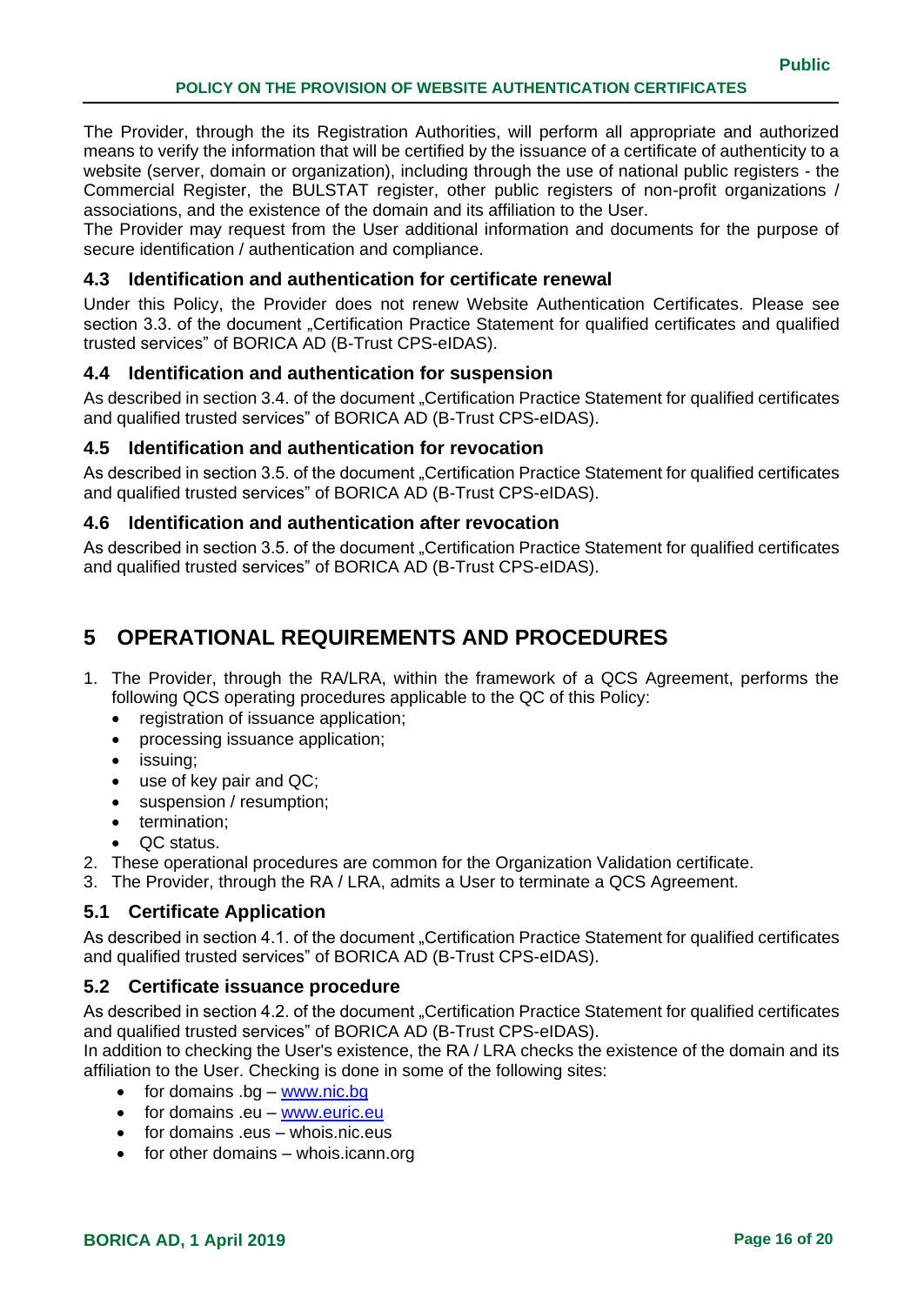for B-Trust DVC SSL and B-Trust OVC SSL certificates .wildcard" (\*) is not admissible (i.e.TLD/Top Level Domains).

### <span id="page-16-0"></span>**5.3 Certificate issuance**

As described in section 4.3. of the document "Certification Practice Statement for qualified certificates and qualified trusted services" of BORICA AD (B-Trust CPS-eIDAS).

### <span id="page-16-1"></span>**5.4 Certificate acceptance and publication**

As described in section 4.4. of the document "Certification Practice Statement for qualified certificates and qualified trusted services" of BORICA AD (B-Trust CPS-eIDAS) .

#### <span id="page-16-2"></span>**5.5 Key pair and certificate usage**

As described in section 4.5. of the document "Certification Practice Statement for qualified certificates and qualified trusted services" of BORICA AD (B-Trust CPS-eIDAS).

#### <span id="page-16-3"></span>**5.6 Certificate renewal**

Under this Policy, the Provider does not renew Website Authentication Certificates. Please see section 4.6. of the document "Certification Practice Statement for qualified certificates and qualified trusted services" of BORICA AD (B-Trust CPS-eIDAS).

#### <span id="page-16-4"></span>**5.7 Certificate renewal with the generation of a new key pair**

As described in section 4.7. of the document "Certification Practice Statement for qualified certificates and qualified trusted services" of BORICA AD (B-Trust CPS-eIDAS).

#### <span id="page-16-5"></span>**5.8 Certificate modification**

As described in section 4.8. of the document "Certification Practice Statement for qualified certificates and qualified trusted services" of BORICA AD (B-Trust CPS-eIDAS).

#### <span id="page-16-6"></span>**5.9 Certificate revocation and suspension**

As described in section 4.9. of the document "Certification Practice Statement for qualified certificates and qualified trusted services" of BORICA AD (B-Trust CPS-eIDAS).

#### <span id="page-16-7"></span>**5.10 Certificate status**

As described in section 4.10. of the document "Certification Practice Statement for qualified certificates and qualified trusted services" of BORICA AD (B-Trust CPS-eIDAS).

#### <span id="page-16-8"></span>**5.11 Termination of a Contract for Trusted Services**

As described in section 4.11. of the document "Certification Practice Statement for qualified certificates and qualified trusted services" of BORICA AD (B-Trust CPS-eIDAS).

#### <span id="page-16-9"></span>**5.12 Key recovery**

As described in section 4.12. of the document "Certification Practice Statement for qualified certificates and qualified trusted services" of BORICA AD (B-Trust CPS-eIDAS).

# <span id="page-16-10"></span>**6 FACILITY, MANAGEMENT, AND OPERATIONAL CONTROLS**

### <span id="page-16-11"></span>**6.1 Physical controls**

As described in section 5.1. of the document "Certification Practice Statement for qualified certificates and qualified trusted services" of BORICA AD (B-Trust CPS-eIDAS).

#### <span id="page-16-12"></span>**6.2 Procedural controls**

As described in section 5.2. of the document "Certification Practice Statement for qualified certificates and qualified trusted services" of BORICA AD (B-Trust CPS-eIDAS).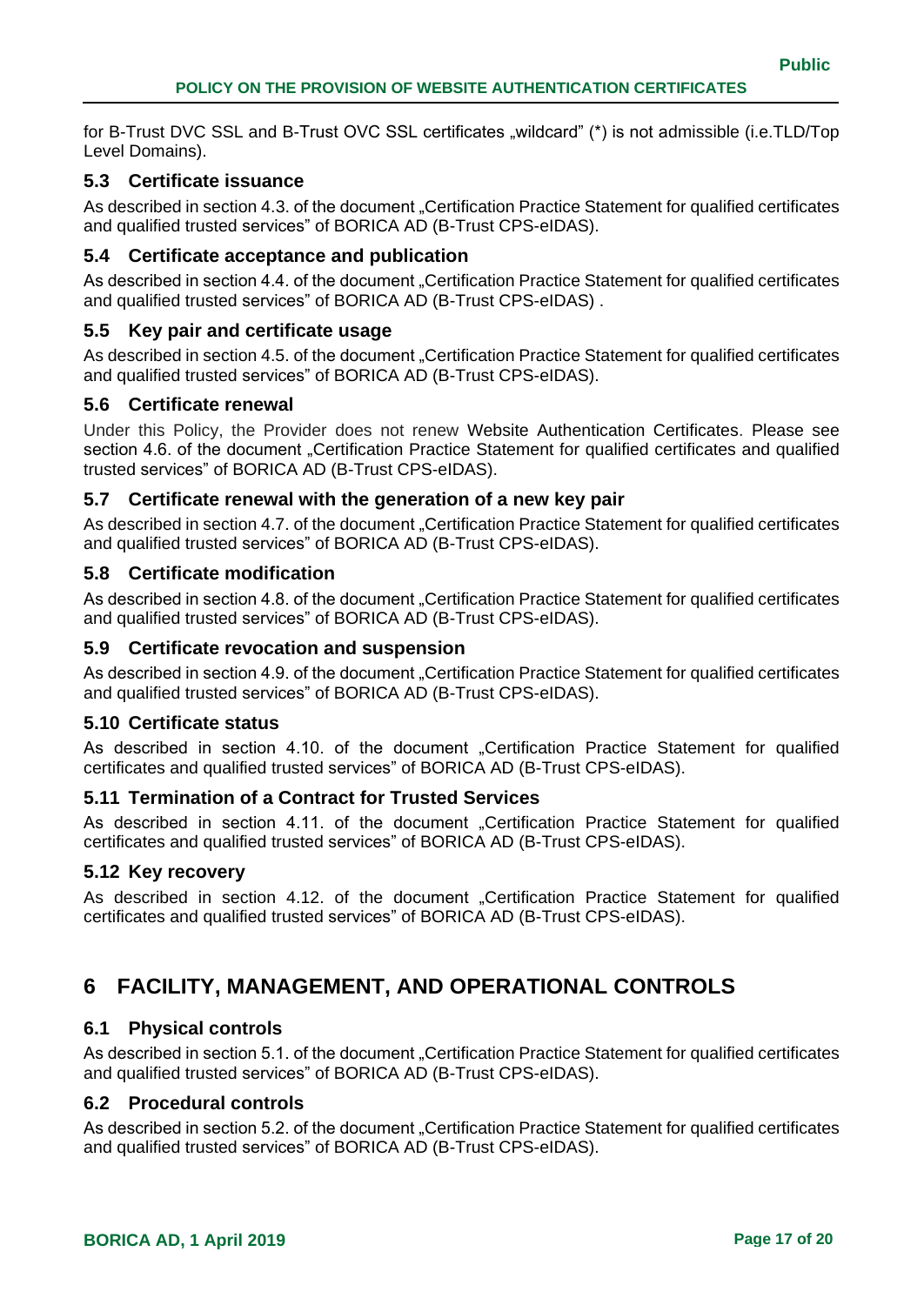### <span id="page-17-0"></span>**6.3 Staff qualification and training**

As described in section 5.3. of the document "Certification Practice Statement for qualified certificates and qualified trusted services" of BORICA AD (B-Trust CPS-eIDAS).

### <span id="page-17-1"></span>**6.4 Logging procedures**

As described in section 5.4. of the document "Certification Practice Statement for qualified certificates and qualified trusted services" of BORICA AD (B-Trust CPS-eIDAS).

### <span id="page-17-2"></span>**6.5 Archiving**

As described in section 5.5. of the document "Certification Practice Statement for qualified certificates and qualified trusted services" of BORICA AD (B-Trust CPS-eIDAS).

#### <span id="page-17-3"></span>**6.6 Key changeover**

As described in section 5.6. of the document "Certification Practice Statement for qualified certificates and qualified trusted services" of BORICA AD (B-Trust CPS-eIDAS).

#### <span id="page-17-4"></span>**6.7 Compromise and disaster recovery**

As described in section 5.7. of the document "Certification Practice Statement for qualified certificates and qualified trusted services" of BORICA AD (B-Trust CPS-eIDAS).

### <span id="page-17-5"></span>**6.8 Compromise of a Private Key**

As described in section 5.8. of the document "Certification Practice Statement for qualified certificates and qualified trusted services" of BORICA AD (B-Trust CPS-eIDAS).

#### <span id="page-17-6"></span>**6.9 Provider Termination**

As described in section 5.9. of the document "Certification Practice Statement for qualified certificates and qualified trusted services" of BORICA AD (B-Trust CPS-eIDAS).

# <span id="page-17-7"></span>**7 TECHNICAL SECURITY CONTROL AND MANAGEMENT**

#### <span id="page-17-8"></span>**7.1 Key Pair Generation and Installation**

Ad described in section 6.1. of the document "Certification Practice Statement for qualified certificates and qualified trusted services" of BORICA AD (B-Trust CPS-eIDAS).

#### <span id="page-17-9"></span>**7.2 Generation Procedure**

As described in section 6.2. of the document "Certification Practice Statement for qualified certificates and qualified trusted services" of BORICA AD (B-Trust CPS-eIDAS).

# <span id="page-17-10"></span>**7.3 Private Key Protection and Cryptographic Module Engineering Controls**

As described in section 6.3. of the document "Certification Practice Statement for qualified certificates and qualified trusted services" of BORICA AD (B-Trust CPS-eIDAS).

#### <span id="page-17-11"></span>**7.4 Other Aspects of Key Pair Management**

As described in section 6.4. of the document "Certification Practice Statement for qualified certificates and qualified trusted services" of BORICA AD (B-Trust CPS-eIDAS).

#### <span id="page-17-12"></span>**7.5 Activation Data**

As described in section 6.5. of the document "Certification Practice Statement for qualified certificates and qualified trusted services" of BORICA AD (B-Trust CPS-eIDAS).

#### <span id="page-17-13"></span>**7.6 Security of Computer Systems**

As described in section 6.6. of the document "Certification Practice Statement for qualified certificates and qualified trusted services" of BORICA AD (B-Trust CPS-eIDAS).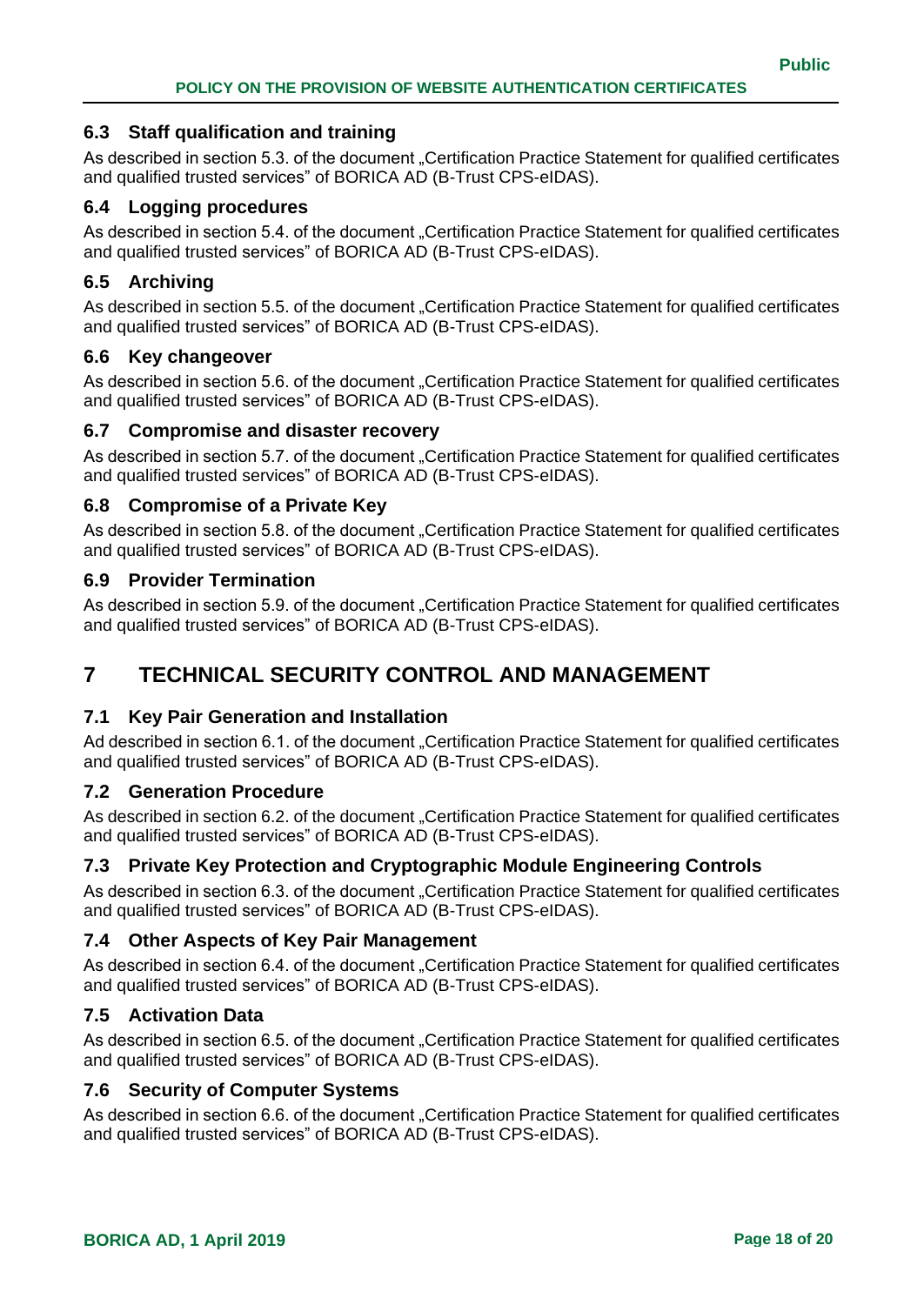# <span id="page-18-0"></span>**7.7 Development and Operation (Life Cycle)**

As described in section 6.7. of the document "Certification Practice Statement for qualified certificates and qualified trusted services" of BORICA AD (B-Trust CPS-eIDAS).

# <span id="page-18-1"></span>**7.8 Additional Tests**

As described in section 6.8. of the document "Certification Practice Statement for qualified certificates and qualified trusted services" of BORICA AD (B-Trust CPS-eIDAS).

# <span id="page-18-2"></span>**7.9 Network Security**

As described in section 6.9. of the document "Certification Practice Statement for qualified certificates and qualified trusted services" of BORICA AD (B-Trust CPS-eIDAS).

# <span id="page-18-3"></span>**7.10 Verification of Time**

As described in section 6.10. of the document "Certification Practice Statement for qualified certificates and qualified trusted services" of BORICA AD (B-Trust CPS-eIDAS).

# <span id="page-18-4"></span>**8 INSPECTION AND CONTROL OF PROVIDER'S ACTIVITIES**

# <span id="page-18-5"></span>**8.1 Periodic and Circumstantial Inspection**

As described in section 9.1. of the document "Certification Practice Statement for qualified certificates and qualified trusted services" of BORICA AD (B-Trust CPS-eIDAS).

# <span id="page-18-6"></span>**8.2 Qualifications of the Inspectors**

As described in section 9.2. of the document "Certification Practice Statement for qualified certificates" and qualified trusted services" of BORICA AD (B-Trust CPS-eIDAS).

# <span id="page-18-7"></span>**8.3 Relationship of the Inspecting Persons with the Provider**

As described in section 9.3. of the document "Certification Practice Statement for qualified certificates and qualified trusted services" of BORICA AD (B-Trust CPS-eIDAS).

# <span id="page-18-8"></span>**8.4 Scope of the Inspection**

As described in section 9.4. of the document "Certification Practice Statement for qualified certificates and qualified trusted services" of BORICA AD (B-Trust CPS-eIDAS).

# <span id="page-18-9"></span>**8.5 Discussion of Results and Follow-Up Actions**

As described in section 9.5. of the document "Certification Practice Statement for qualified certificates and qualified trusted services" of BORICA AD (B-Trust CPS-eIDAS).

# <span id="page-18-10"></span>**9 BUSINESS AND LEGAL ISSUES**

#### <span id="page-18-11"></span>**9.1 Prices and fees**

As described in section 10.1. of the document "Certification Practice Statement for qualified certificates and qualified trusted services" of BORICA AD (B-Trust CPS-eIDAS).

# <span id="page-18-12"></span>**9.2 Financial liability**

As described in section 10.2. of the document "Certification Practice Statement for qualified certificates and qualified trusted services" of BORICA AD (B-Trust CPS-eIDAS).

#### <span id="page-18-13"></span>**9.3 Confidentiality of business information**

As described in section 10.3. of the document "Certification Practice Statement for qualified certificates and qualified trusted services" of BORICA AD (B-Trust CPS-eIDAS).